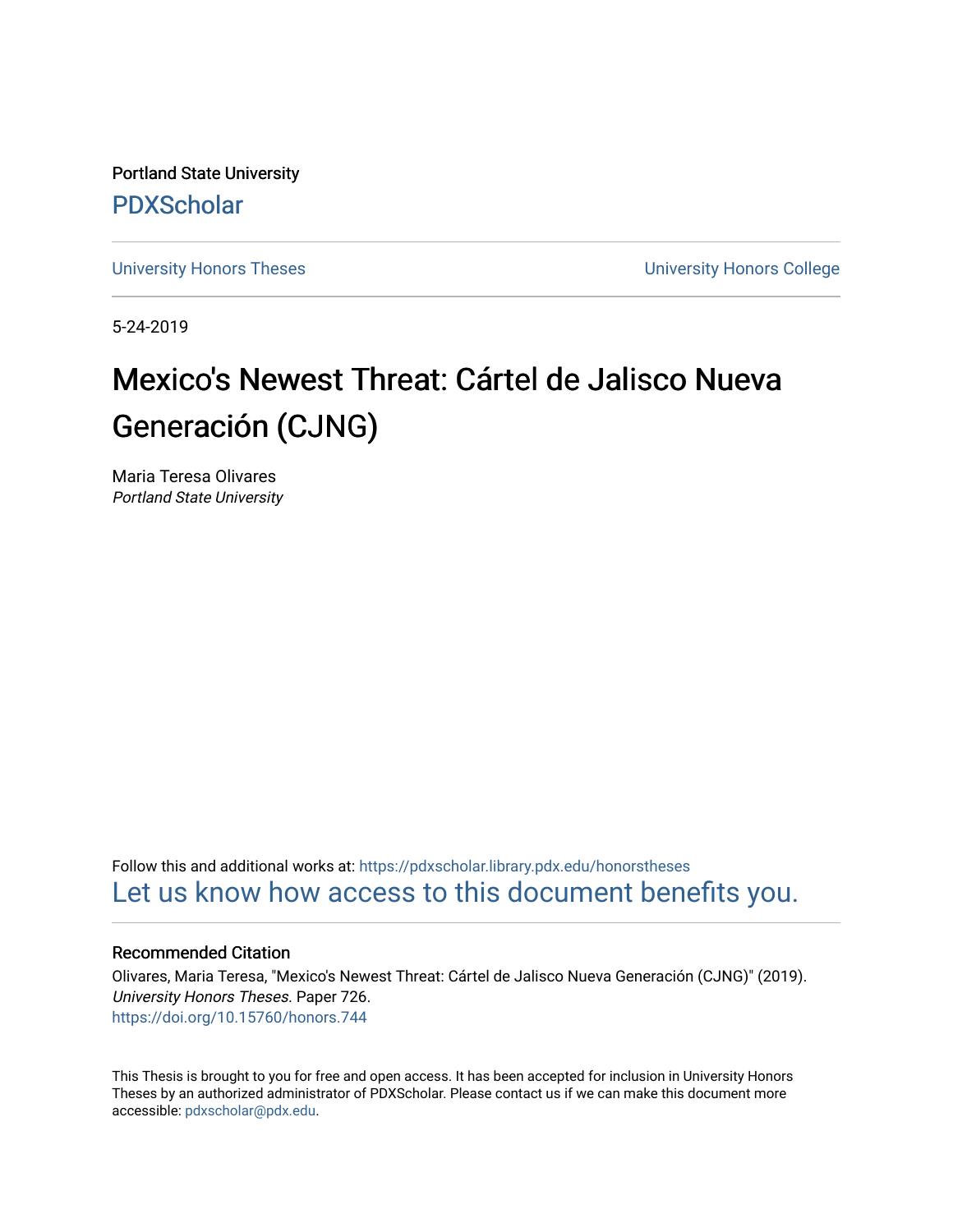Mexico's Newest Threat: Cártel de Jalisco Nueva Generación (CJNG)

by

Maria Teresa Olivares

An undergraduate honors thesis submitted in partial fulfillment of the

requirements for the degree of

Bachelor of Arts

in

University Honors

and

International & Global Studies: Latin America

Thesis Adviser:

Dr. Shawn Smallman

Portland State University

Spring 2019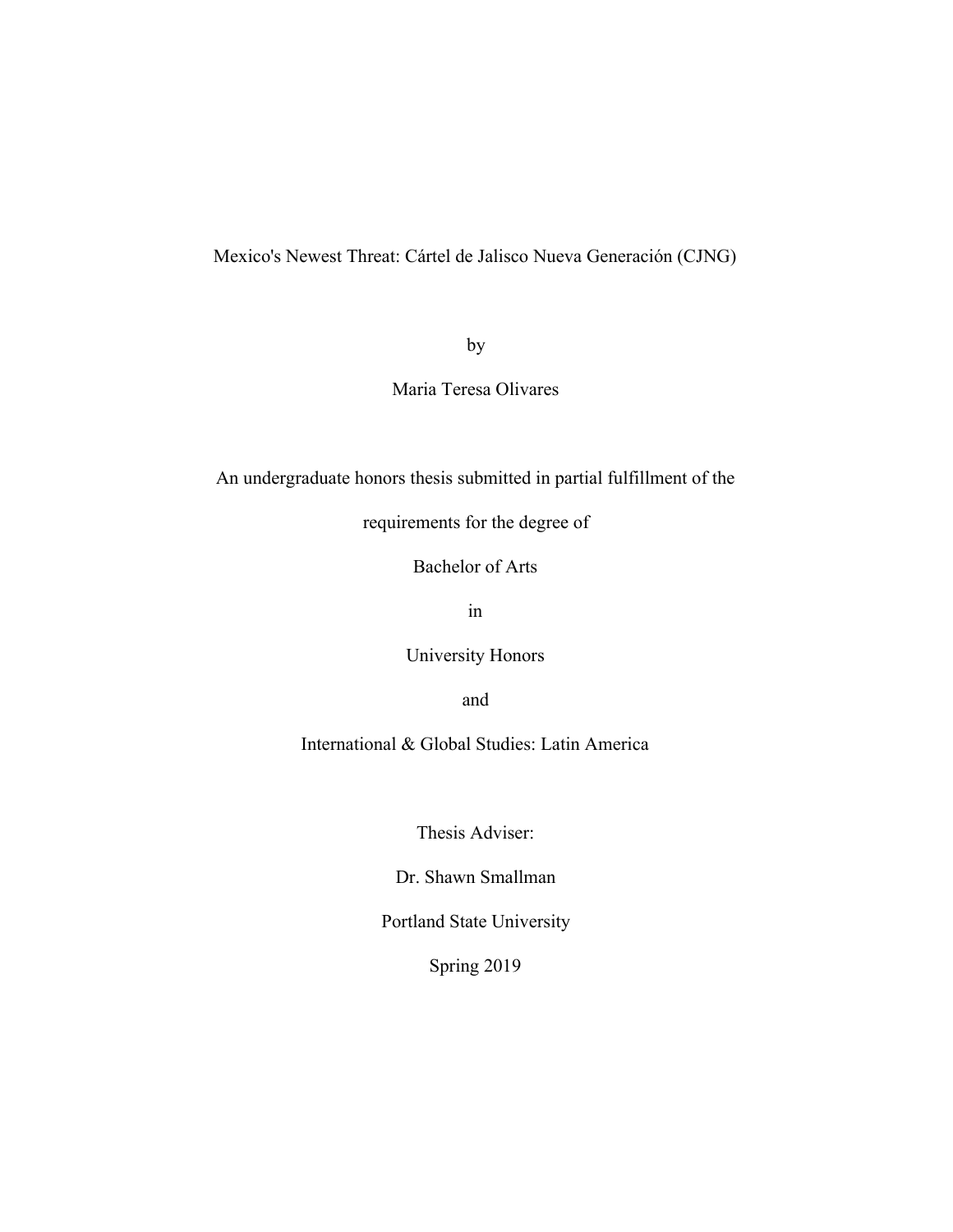#### **Abstract**

Lessons from history in the Mexican Drug War demonstrate that the kingpin strategy, a model developed by the Colombian government in the 1980s to capture or kill cartel leaders, has led to failure for Mexico in its drug war. Because of the significant reduction in violent crime in Colombia, many policymakers have pointed to Colombia's case as an example for Mexico. This idea, however, is concerning because the contexts in both countries differ. Therefore, the kingpin strategy should not be implemented to capture or kill the leader of the Cártel de Jalisco Nueva Generación (CJNG), Nemesio Oseguera Cervantes, alias"El Mencho," because the differences in the two nation's context suggest that this approach will not adequately address the insecurity and violence that Mexico struggles with. The kingpin strategy has created a cycle in which it promotes violence rather than reducing it, and leads to the destabilization or fragmentation of an organization and the emergence of dangerous new organizations.

This thesis asks how have the military intervention strategies of the Mexican government like the "Kingpin Strategy" and "Operation Jalisco" been overcome by the Cártel de Jalisco Nueva Generación? I demonstrate the failures of the Mexican government, with aid from the U.S. government, to dismantle its cartels. At the same time, I identify the critical factors to the CJNG's success in adapting and maintaining its position in the ever-changing environment of Mexico's drug trade. With that, I argue that Colombia's model of the "Kingpin Strategy" cannot be exactly replicated nor should Mexico continue to use in its case because there are several reasons to be concerned of the comparison to the Colombian case. Mexico's long history has demonstrated that this model will ultimately fail.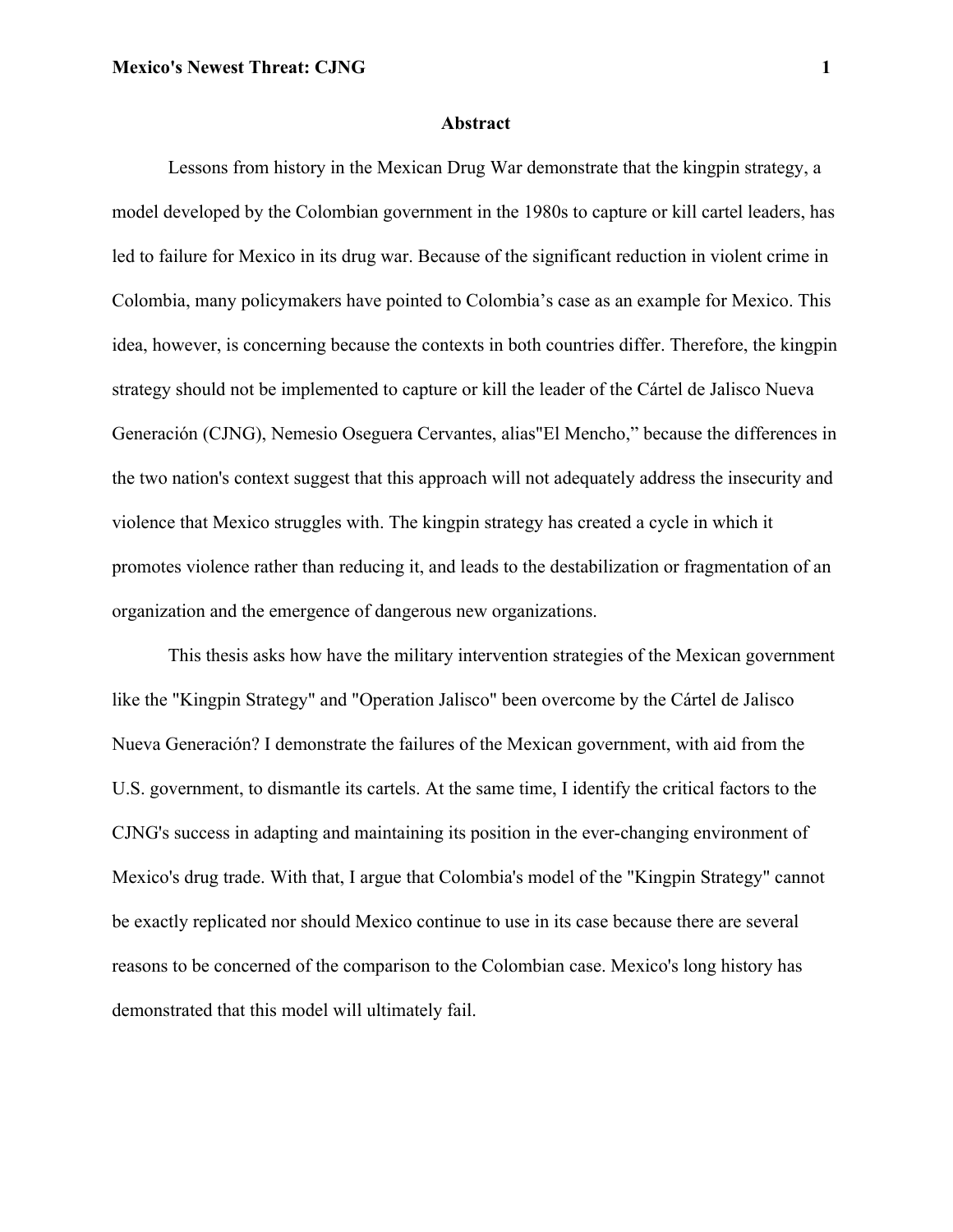Six Mexican military officials were killed on May 2015 after members of the Cártel de Jalisco Nueva Generación (CJNG) shot down a Eurocopter EC725 helicopter with a rocket-propelled grenade. Making its mark, the CJNG committed one of the boldest acts of violence in the Mexican Drug War, demonstrating that it will defy the government with spectacular attacks on security forces. National Security Commissioner Monte Alejandro Rubido declared, "The fact that they attacked a Cougar helicopter with rockets... demonstrates the firepower of this group" (Thomet, 2015). The attack quickly came as the Mexican government announced the launch of Operación Jalisco (Operation Jalisco), an effort aiming to restore security to Jalisco by dismantling the CJNG's influence and power. Because of the objectives and militarized operation, this operation can indeed be seen closely related to the kingpin strategy. Besides shooting down the helicopter, the CJNG coordinated approximately 39 attacks throughout the state, including in Guadalajara, one of Mexico's main cities by setting fire to banks, gas stations, private shops in the city, and buses blocking highways and bridges (The Global Initiative, 2015). Dozens were injured and 15 were killed in the violence, and despite the CJNG's proclamations about protecting civilians, this event left the population terrorized. According to Rubido, "It's a group that has grown and expanded to other states, such as Colima, Guanajuato, Michoacán, with a presence in Veracruz" (Thomet, 2015).

The CJNG formed in 2010 and has become Mexico's fastest growing and most aggressive organization; the cartel now has a presence in several regions throughout Mexico, while creating an alliance with criminal organizations in the U.S., Europe, and Asia (Beittel, 2018, p. 23). Drug trafficking existed before Mexican drug cartels began dominating the drug trade; therefore, "drug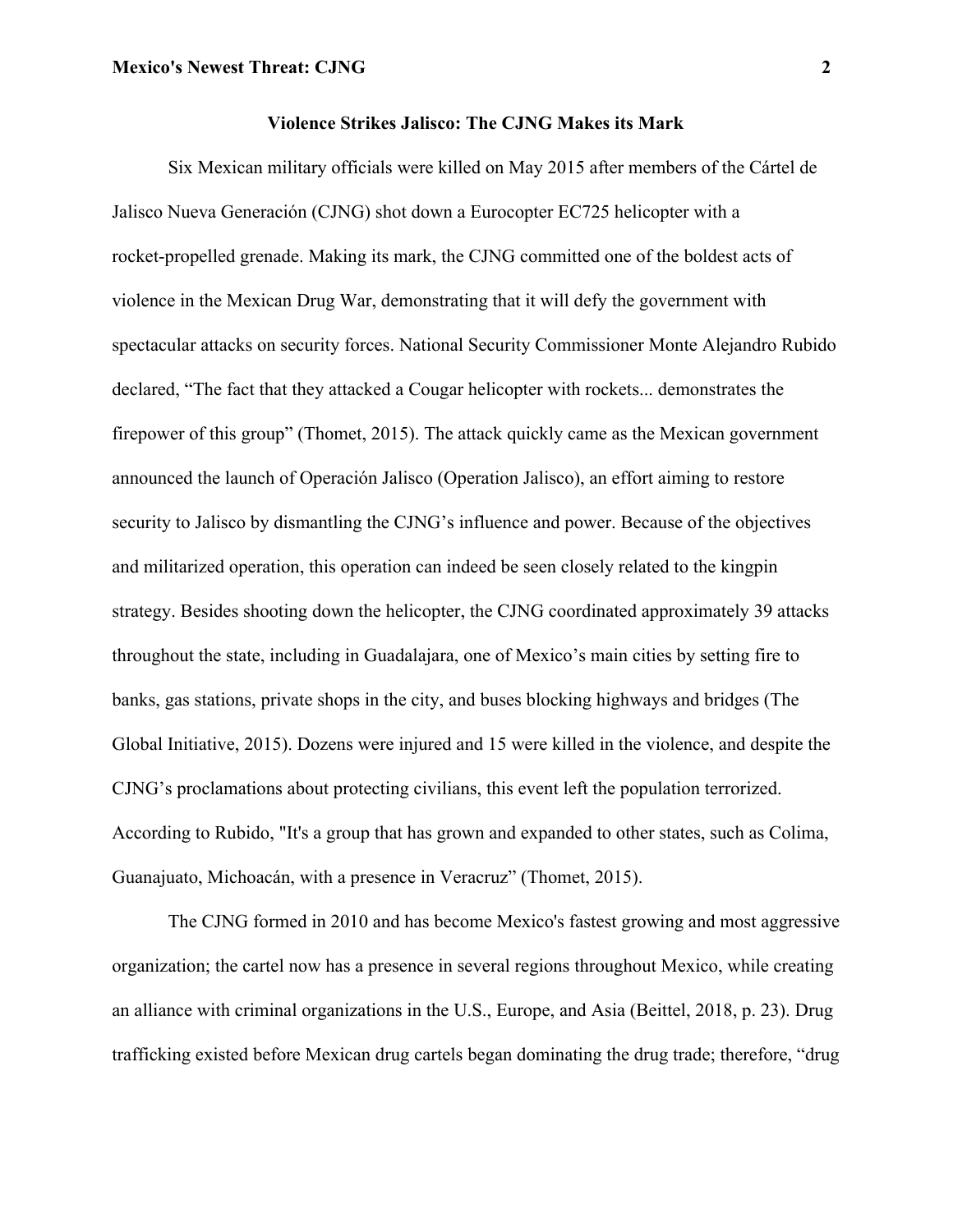trafficking in Mexico is by no means a recent phenomenon" (Bunker, 2015). Many policymakers have compared Mexico's drug war to the Colombian experience (Haugaard, Isacson, & Johnson, 2011, p. 3). Because of slight resemblances between both countries' situation, experts have suggested that there are essential lessons in Colombia's kingpin strategy model for Mexico to learn from in order to combat its drug cartels. However, Colombia's approach should not be viewed as one that will work for Mexico because there are differences and the circumstances specific to Mexico call for a more distinct approach. If the kingpin strategy were to be implemented against the CJNG, it would fail to target the aspects that have made the CJNG successful and to address Mexico's real problems. This research addresses the question: How have the military intervention strategies of the Mexican government like the "Kingpin Strategy" and "Operation Jalisco" been overcome by the Cártel de Jalisco Nueva Generación?

#### **Methods**

In order to demonstrate the ineffective applicability of Colombia's model to Mexico's situation, a comparative examination will be applied to explore the similarities and differences between both contexts. Furthermore, to understand Mexico's drug war, it is critical to briefly explore the history of how Mexico's major cartels today gained their control over the drug supply chain and explore how the kingpin strategy in Mexico has shown little evidence of avail. This, in turn, will help assess the rise and success of the CJNG and apply a case study of how the CJNG has adapted following the disruption of leadership structures (kingpin strategy), which allows it to overcome the government's militarized approach. While this study includes the activities of other major Mexican cartels, it mainly focuses on one particular cartel: Cártel de Jalisco Nueva Generación (Jalisco Cartel New Generation; the CJNG) because there is extensive media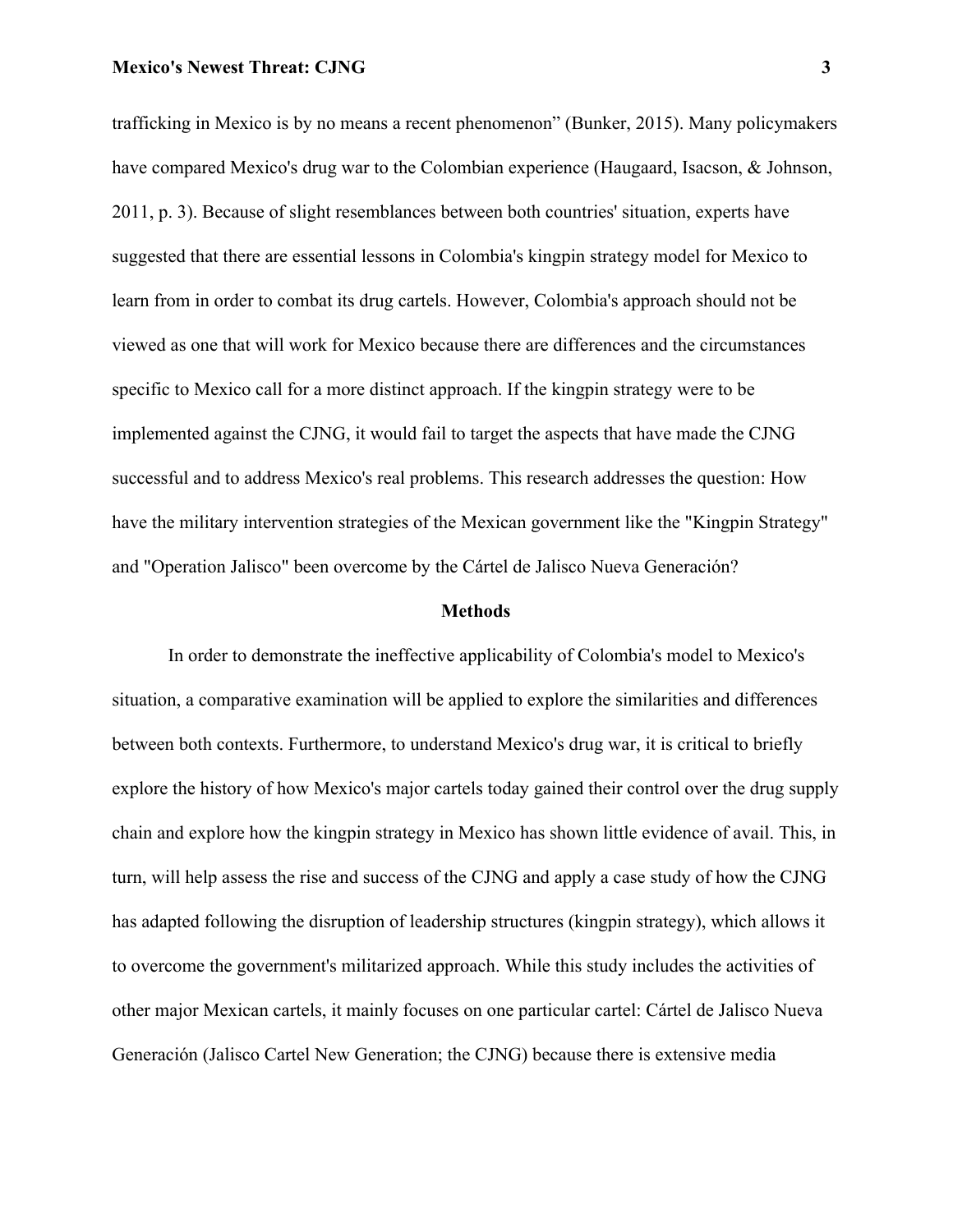coverage on this most recent risen cartel, but limited scholarly attention. Also, the CJNG serves as another critical product of how the kingpin strategy is an ultimate fail and how it is operating better than its rivals to survive and keep its position in the competitive and ever-changing environment of Mexico's drug trade. The goal of this work is to demonstrate the failures of the Mexican and the U.S. government to dismantle the cartels. It will also seek to explain why Colombia's strategy cannot be exactly replicated in Mexico's case because there are several reasons to be concerned about the comparison to the Colombian case. By examining Mexico's situation, new strategies can hopefully be created that accommodates Mexico's specific needs for aid and action.

# **History: The Fall of Old Cartels and the Rise of New Cartels**

It is critical to have a little history of how Mexico's major cartels today gained their control over the drug supply chain and explore how the kingpin strategy in Mexico has shown little evidence of avail. Drug trafficking existed before Mexican drug cartels began dominating the drug trade. During the 1980s and 1990s, the Colombian government, with U.S. aid, battled with two of its major cartels: the Medellín and Cali cartel. Both cartels dominated all aspects of the international cocaine trade, from wholesale production to transportation, to wholesale distribution in the U.S. and Europe (DEA, 2018). Pablo Emilio Escobar Gaviria, the notorious leader of the Medellín Cartel who was gunned down in 1993, established the cartel's fierce reputation through the use of intimidation and violence to achieve its goals (Chepesiuk, 2003, p. 61). The brothers Gilberto and Miguel Rodríguez-Orejuela, who formed and ran the Cali Cartel, pursued a "low-profile" strategy and the reputation of a less violent and less threatening, criminal enterprise; the Cali Cartel believed they should buy the Colombian government rather than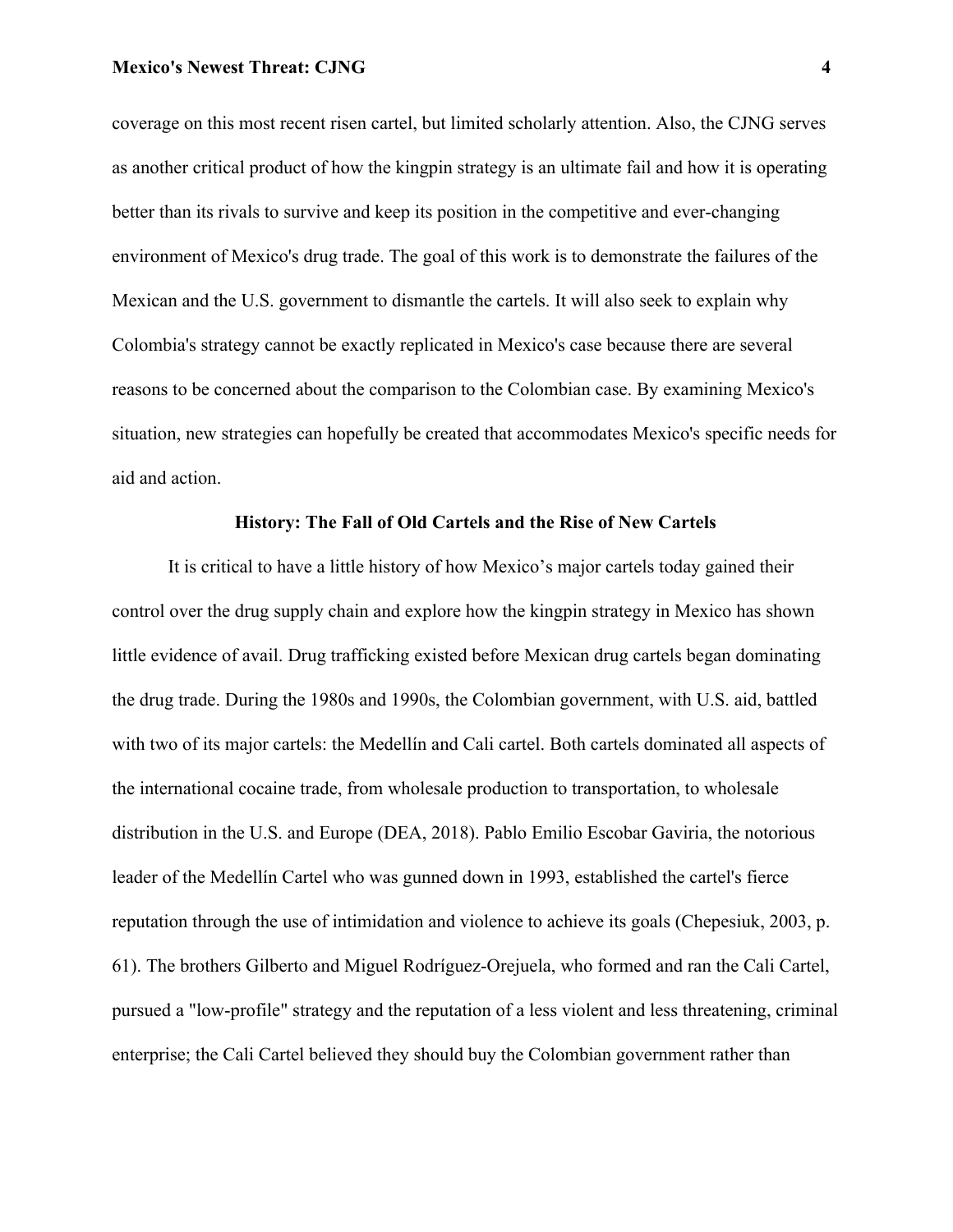killings and terrorize it (Chepesiuk, 2003, p. 68). The Rodríguez-Orejuela brothers were captured in 1995 and later extradited to the U.S. to serve 30-year prison sentences (Kellner & Pipitone, 2010, p. 29). Because of Colombia and U.S. efforts to reform Colombia's law enforcement strategy to remove these leaders and weaken the cartels, there was a power shift, and their violence capabilities and influence were effectively reduced (Haugaard, Isacson, & Johnson, 2011, p. 8). This "success" was partial, however, because it failed to reduce the drug supply and resulted in much smaller drug trafficking organizations, which were much reduced in violent capability, and substantially abridged in coercive capacity. Besides, there was little to no change in the production and transportation of illicit narcotics.

On the one hand, there are large-scale Colombian cartels working closely with Mexican cartels to export multi-ton quantities of cocaine out of Colombia each year and on the other hand, there are small-scale Colombian cartels maintaining direct cocaine and heroin pipelines, for small amounts, into the U.S. through couriers on commercial flights and air cargo (DEA, 2018). In short, the Mexican cartels today dominate the role of principal exporters of wholesale distribution of cocaine into U.S. markets, while Colombian cartels maintain control of the supply of cocaine at its source (DEA, 2018). Although the drug war and the drug trafficking did not end, the Colombian and U.S. governments' efforts did limit and helped gain control of the drug trafficking. Colombian cartels do continue to impact the U.S. illicit drug market; however, at a lesser extent than in the 1980s and 1990s (DEA, 2018). In addition, the efforts of the Colombian and U.S. governments created an opening for Mexican organized crime groups, such as the Guadalajara Cartel led by Miguel Ángel Félix Gallardo, alias "El Padrino" ("The Godfather"), and his successors, to seize control of the lucrative North American drug trade. Although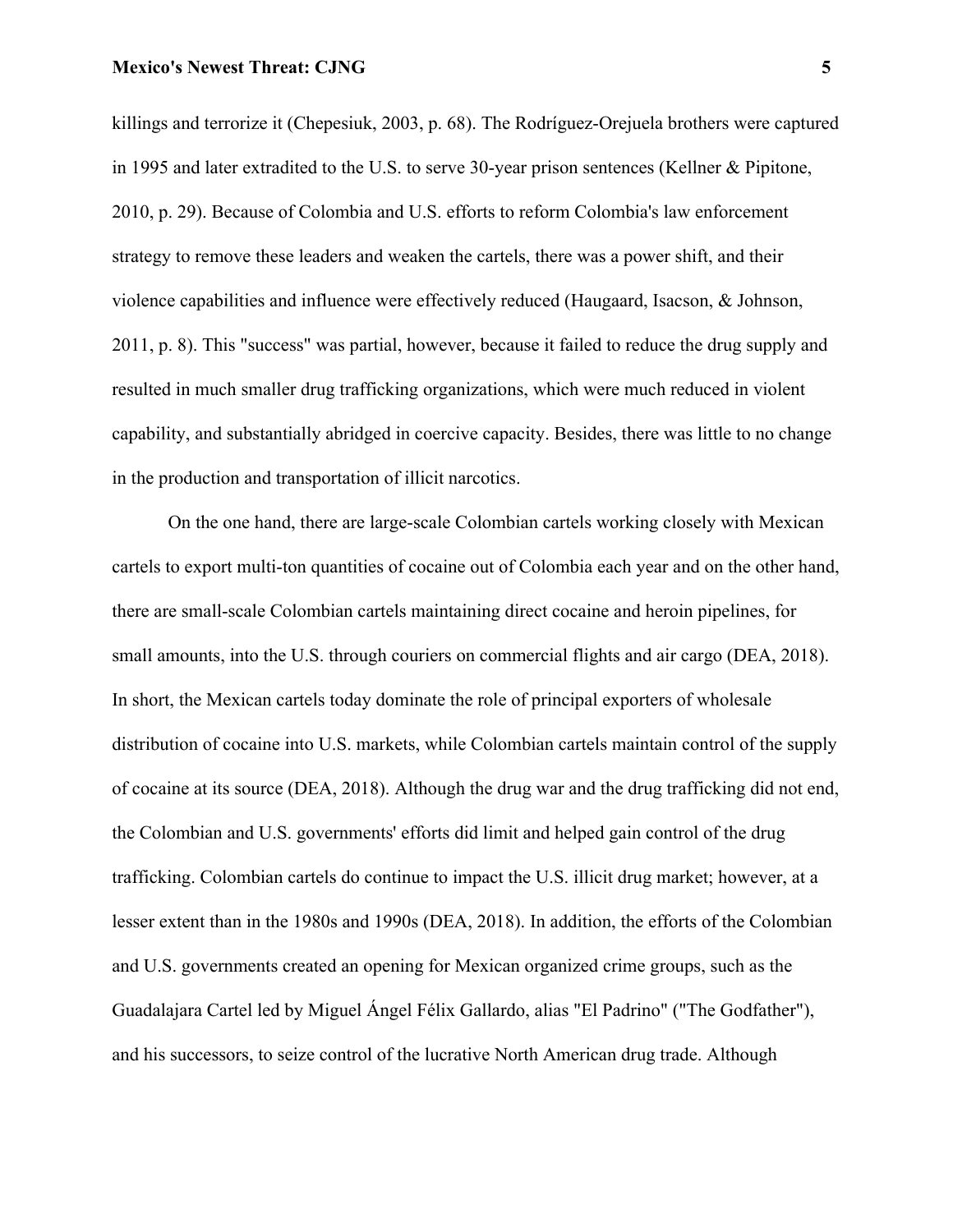arrested in 1989, "El Padrino" remained in charge and managed the operations - orchestrating meetings and dividing territory from prison; his arrest, however, did lead to others wanting a piece of the underworld. Therefore, they started developing their drug operations from scratch (Kellner & Pipitone, 2010, p. 30). This experience demonstrates the failure of the kingpin strategy.

# **Colombia & Mexico: Comparative Analysis**

Colombia's model was most effective at reducing the violence and influence of the Medellín and Cali cartels. Nevertheless, this strategy should not be viewed as an approach that can be standardized to combat all criminal organizations. The Mexican problem embodies several distinct differences from the challenges faced by Colombian security forces. Ignoring the differences between the two struggles creates the risk of an ineffective approach that limits any form of tangible success.

## *Number of Cartels*

One of the differences between Colombia and Mexico's drug war is the number of cartels involved. On the one hand, in Colombia, there were two major cartels - the Medellín and Cali cartels - which its kingpin strategy targeted. On the other hand, Mexico has found itself challenged by numerous cartels (DEA, 2018). It is incredibly challenging for the Mexican to attempt and battle its cartels one by one because it runs into the risk of other cartels taking the opportunity to fight for control of territory and grow and increase its influence. Also, each cartel operates slightly different, which is worth noting that one standardized approach will most likely not succeed; this fact requires that the Mexican government approach its situation on its terms.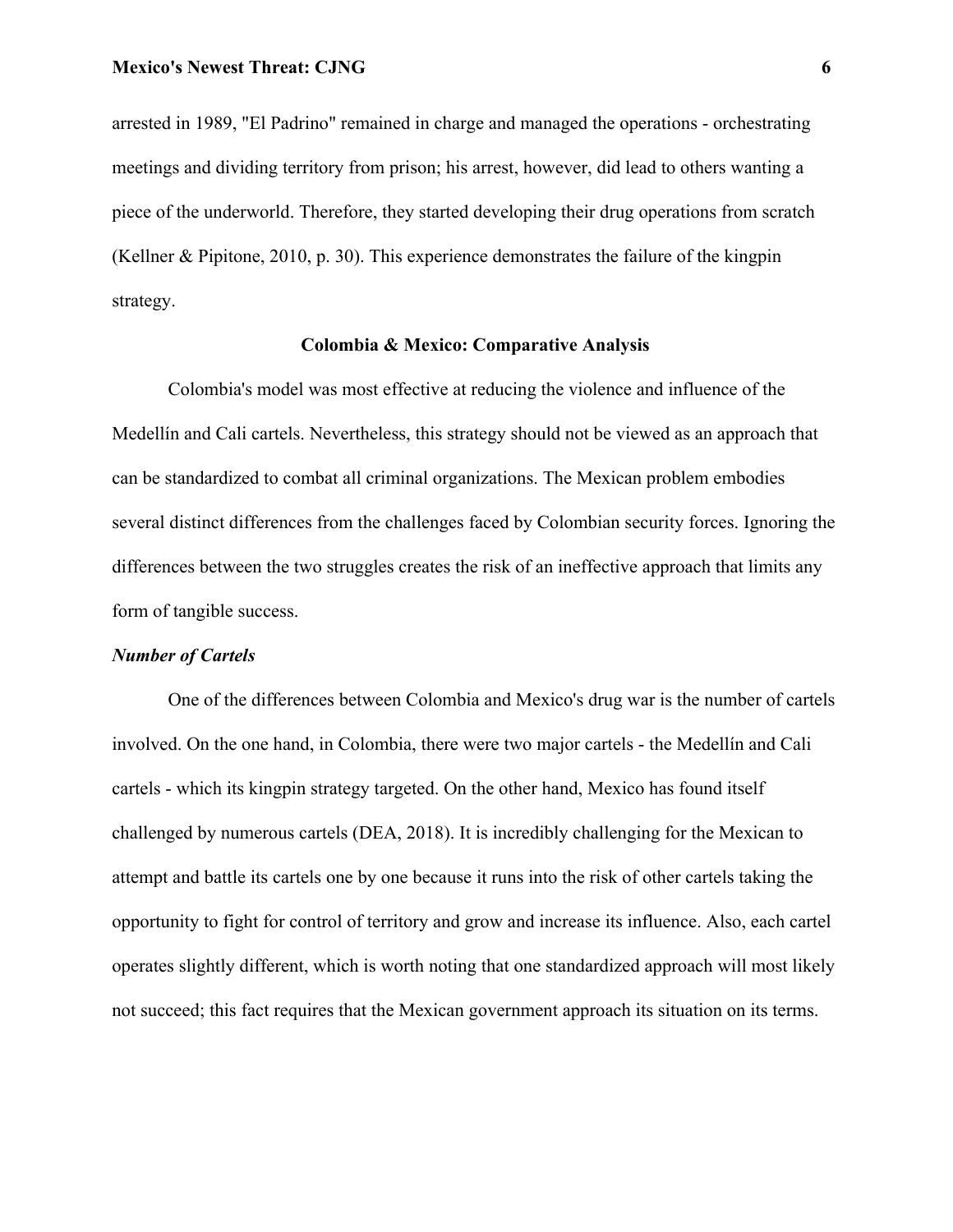# *Character of Violence: Targets & Tactics*

Furthermore, the level of violence differs between both countries' cartels. In Colombia, both cartels avoided extreme measures of extortion and violence directly targeting the local population. In other words, the acts of violence such as kidnappings and murders were maintained with some relation to the drug trade; Colombian cartels were directing their violence against the state, targeting high-profile federal officials, judges, and political figures for kidnappings and/or assassinations (Escalante Gonzalbo, 2009, p. 90). When the leaders were taken out, the threats to the federal government were reduced. However, the majority of the violence was attributed to guerrillas and paramilitaries such as the FARC, ELN, and AUC; the violence was political rather than only being linked to drug trafficking (Escalante, Gonzalbo 2009, p. 91).

In Mexico, violence has been about organized crime. Mexican cartels sustain their wealth and influence through coercive extortion measures aimed at small and big businesses and local populations; when extortion fails, cartels resort to violence as a form of punishment (Haugaard, Isacson, & Johnson, 2011, p. 3-4; Keefe, 2012). In addition, Mexican cartels have transformed the character of violence by taking it to the next level and using extreme forms of violence such as torture, dismemberment, decapitation, and corporeal inscription; all can arguably be considered as an intentional form of communication and an attempt to terrorize rivals, government officials, and the public. Further, Mexican cartels use specific types of weapons as such AK-style and AR-style rifles, grenades, and use specific tactics on their targets such as assassinations of law enforcement agents, journalists, and street gun battles (Shirk & Wallman, 2015, p. 1351). Altogether, after Escobar's death, this is a stark contrast to Colombian activities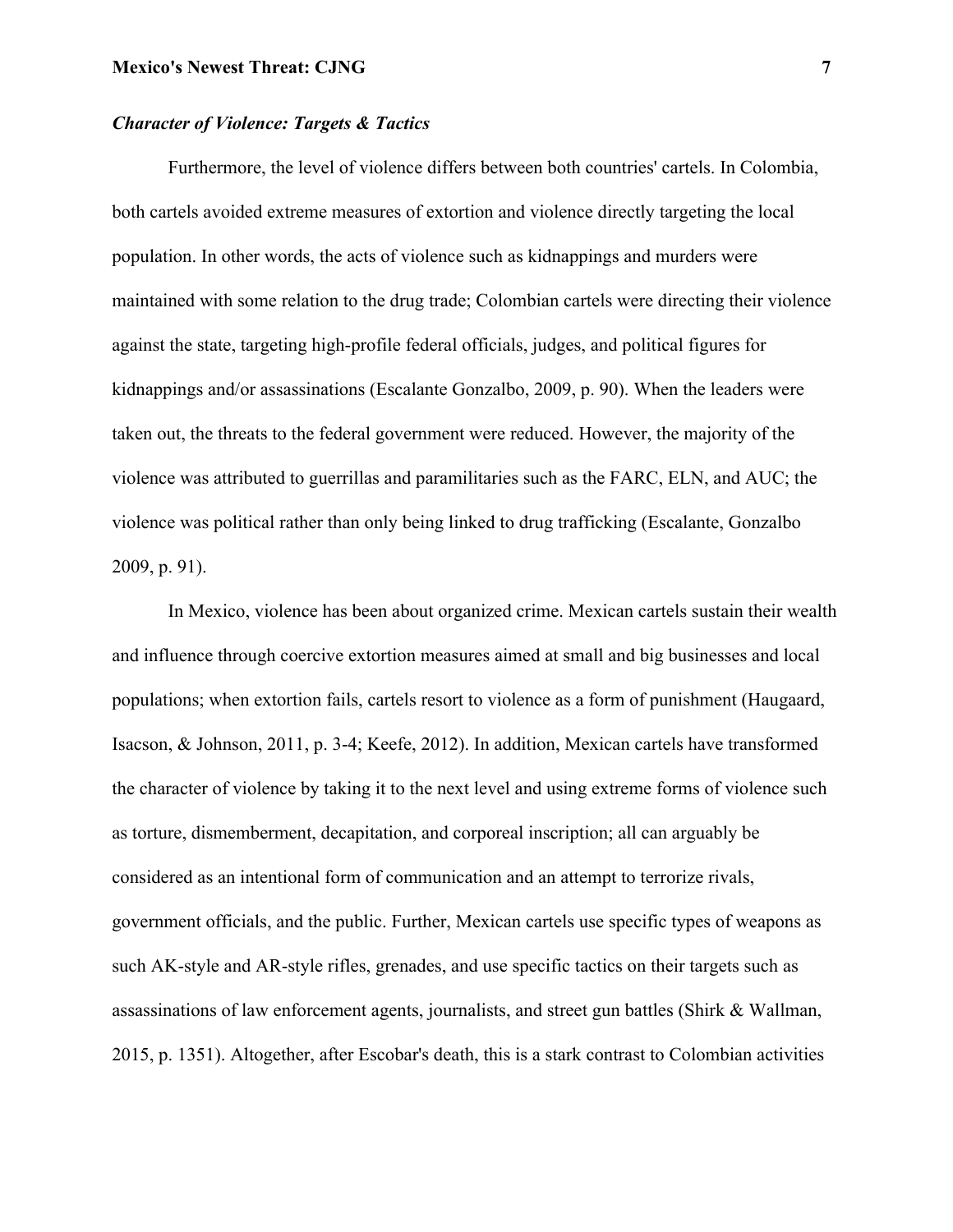that mostly focused all efforts on maximizing profit through drug trafficking operations, rather than mainly focusing on challenging the government.

# *Geography & Territory*

The operation and methods of drug trafficking in relation to geography vary. On the one hand, Colombia is not close to the U.S. border. Therefore, it relied heavily on its access to significant coastlines such as the Pacific Ocean and the Caribbean Sea to move illicit drugs into the U.S. This changed in the 1980s as Colombia implemented its militarized anti-trafficking policy (Shirk & Wallman, 2015, p. 1357). The majority of the cocaine and heroin produced and exported by Colombian cartels to the U.S. began being transported through Central America and Mexico using various transportation methods to include private and commercial aircraft, semi-submersibles, fishing vessels and speedboats (DEA, 2018). Also, Colombia uses its neighboring countries Ecuador and Venezuela as transshipment points for cocaine shipments bound for Mexico, Central America, and the Caribbean (DEA, 2018). Colombia's current contributions to the drug trade demonstrate Colombia's partial "success" in its drug war.

On the other hand, the distance from the U.S. was of no concern to Mexico. Its close proximity, however, led to states adjacent to the Mexico-U.S. border to experience high levels of violence, some for prolonged periods, due to the battles between cartels whose immediate aim is to seize control of key routes into the U.S. (Shirk & Wallman, 2015, p. 1354; 1357). Furthermore, Mexican cartels transport the majority of illicit drugs into the U.S. across the Southwest border using various smuggling techniques including subterranean tunnels, commercial cargo trains, passenger buses, maritime vessels, backpackers or "mules," and various aerial methods (DEA, 2018; Asmann, 2018). The most commonly used method is to send illicit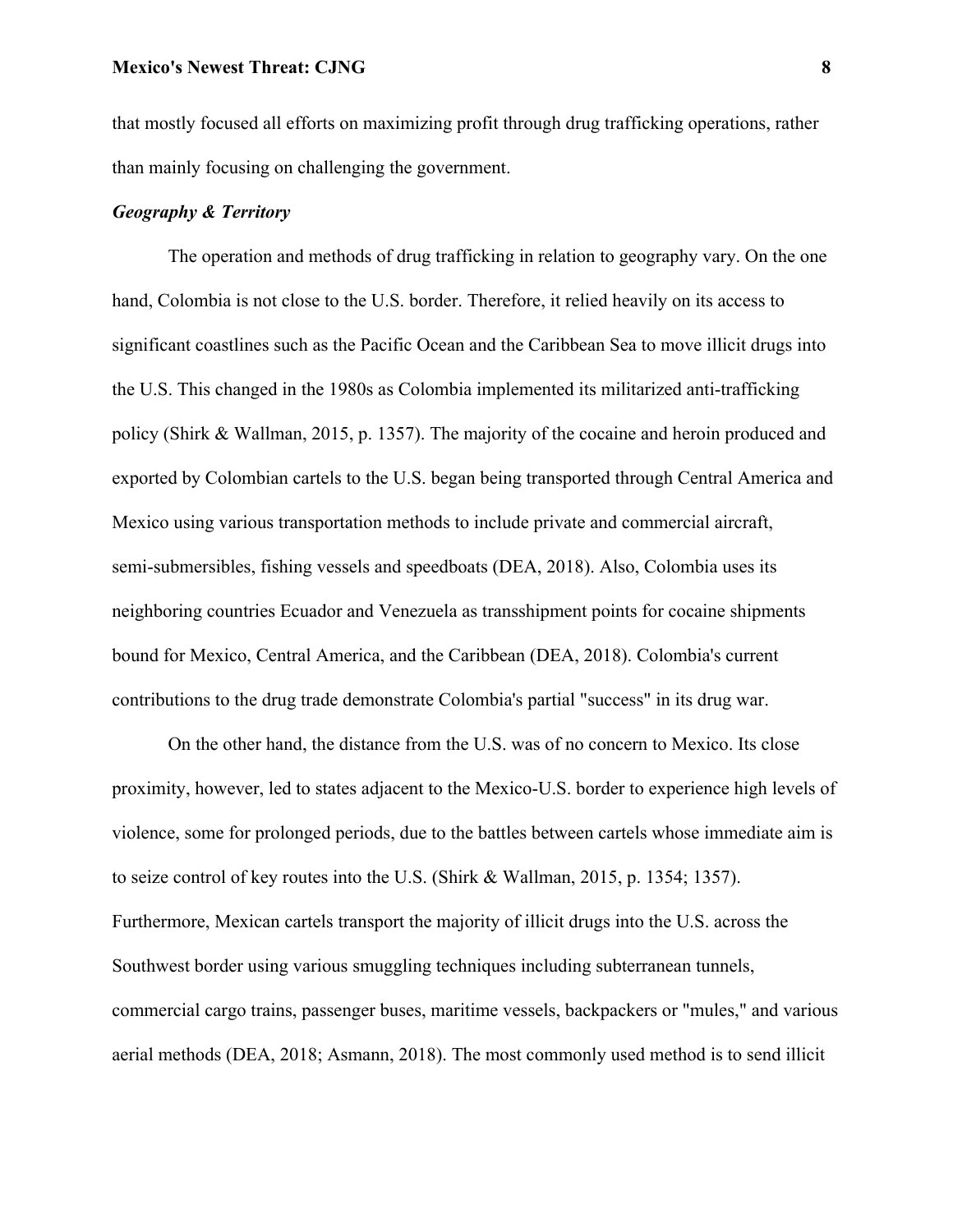drugs through U.S. ports of entry (POEs) in passenger vehicles with concealed compartments or mixed with legitimate goods on tractor trailers. Altogether, Mexican cartels have managed to assume increased responsibility to plan and execute major drug trafficking operations.

Furthermore, in relation to the financing mechanisms, Mexican cartels have expanded operations into a diversified field of illicit activities such as oil and gas siphoning, extortion, and illegal mining, while the Colombia cartels relied on drug profits and money laundering to finance their respective systems (Chepesiuk, 2003, p. 93; Jones, 2018, p. 26-27). David Shirk and Joel Wallman point out that cartels' "lack recourse to legal remedies to rectify violations of business agreements and to protect against those who would impinge on their activities or prey on their proceeds" (Shirk & Wallman, 2015, p. 1354; 1350). The diversified field of illicit activities, especially violence, allows cartels to contain any plans aimed at their drug activities and deliver their message: "We are powerful, we are ruthless, you could be next" (Shirk & Wallman, 2015, p. 1354; 1355-1356). With that said, Mexican cartels' diversified illicit activities increase the challenge as it creates a more complex situation compared to Colombia's.

# *Government's ability to respond*

The problems that the Colombian government faced were a result of the lack of governmental presence in rural and low-income urban areas and the decades-long unattended land grab and propriety issues (Haugaard, Isacson, & Johnson, 2011, p. 10). Colombia's weak democratic government and presence in all of its nation allowed the opening of a power vacuum in which the paramilitaries and guerrilla forces were established. Furthermore, the Colombian government waged a massive and long-standing campaign, which was funded by the U.S. through a strategy known as Plan Colombia (Haugaard, Isacson, & Johnson, 2011, p. 3). Plan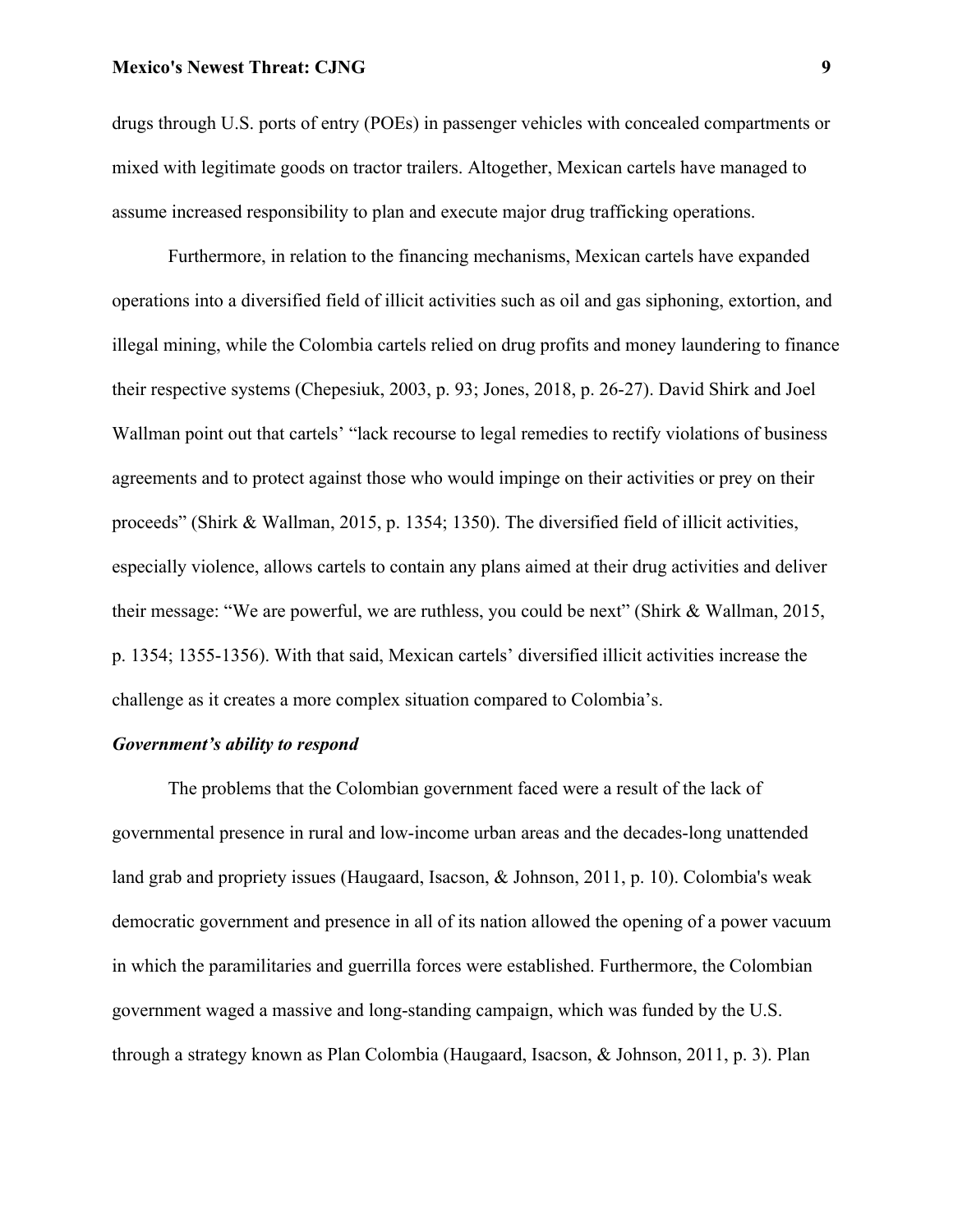Colombia, created in 2000, aimed to crack down on cocaine farms and illegal drug activity that had been going on for decades. Colombia's security forces - the army, navy, air force, and police - were provided with \$860 million and over the next decade, it would receive an additional three-quarters of \$6.5 billion (Haugaard, Isacson, & Johnson, 2011, p. 6). Because of its mixed results and the severe human rights abuses committed by Colombian security forces, according to Haugaard, Isacson, & Johnson, Plan Colombia has been controversial. Colombia was able to achieve its objective of dismantling its two major cartels, but it failed to reduce the drug supplies.

Further, Mexico's democracy is relatively new and highly vulnerable as it is emerging from 70 years of a single-party rule by the Institutional Revolutionary Party (*Partido Revolucionario Institucional –* PRI). Years of this strong single-party rule was created through a combination of repression and co-optation; this system was easily caught in corruption by cartels (Haugaard, Isacson, & Johnson, 2011, p. 10). According to Fernando Escalante Gonzalbo, a professor and researcher at El Colegio de México, when the predominating role was terminated in 2000, no particular mechanism was left to co-opt and control the informal sector (Escalante Gonzalbo, 2009). Unlike Colombia, Mexico deployed soldiers into states where there were high levels of influence to reduce violence. For example, former president Vicente Fox announced his military deployment through Operativo México Seguro (Operation Safe Mexico), former president Felipe Calderón's administration turned to armed forces to battle its cartel, and former president Enrique Peña Nieto sent soldiers to the state of Michoacán in 2013.

Overall, such differences suggest that replicating the Colombian law enforcement model would not adequately address the security situation faced by Mexican forces. Despite these differences, there are several parallels to the Colombian study. Accordingly, policymakers point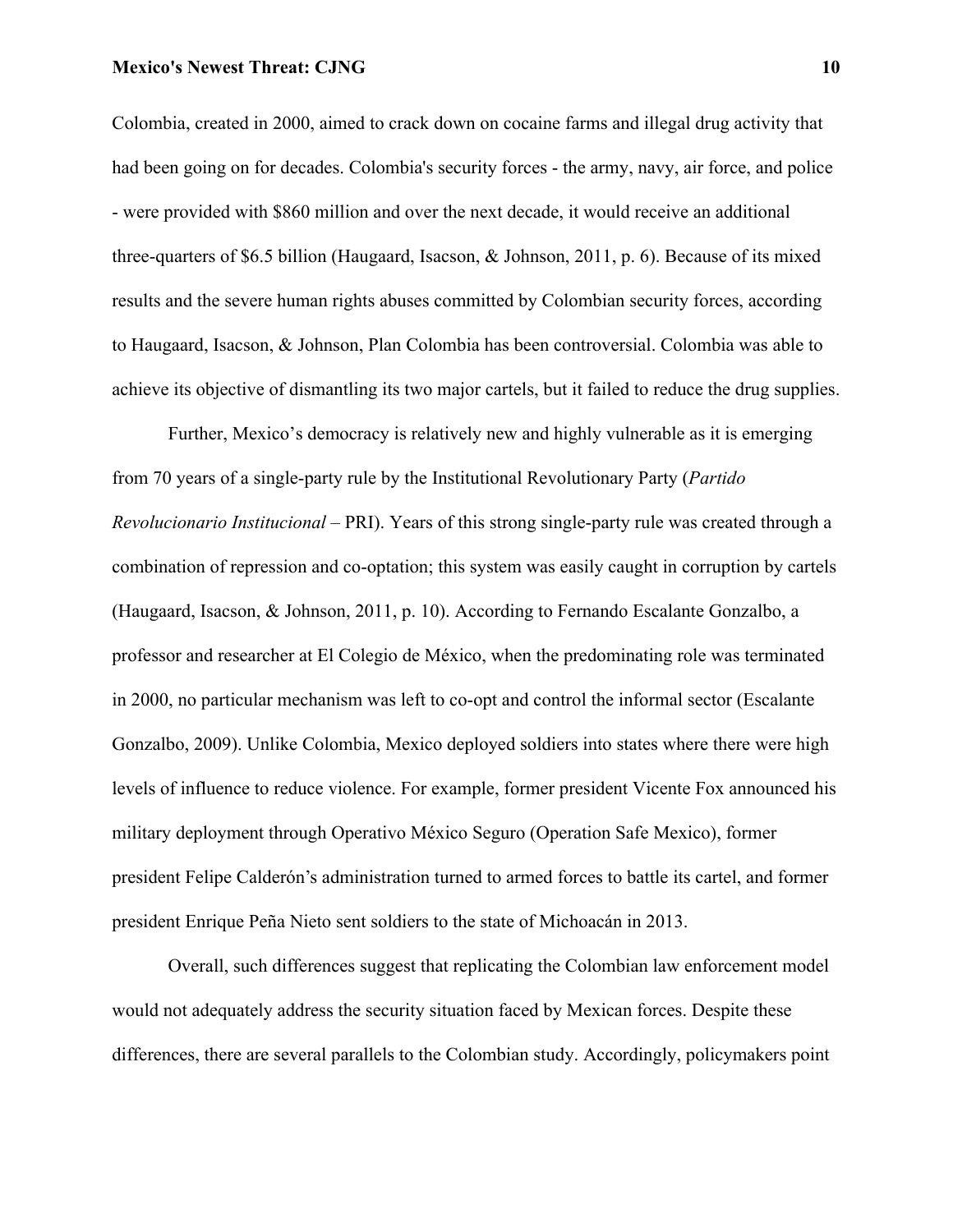to Colombia's model and suggest that it provides valuable lessons that may be essential to the development of an effective Mexican law enforcement strategy.

The areas in which similarities can be identified include bribery, coercive violence, and the discrediting of authority/corruption.

# *Bribery, Violence & Corruption*

With regards to coercive violence, kidnappings, torture, and murder are efforts reflected in both countries. However, it can be argued that Mexico's cartels have taken acts of violence to another level when decapitating and dissolving bodies into acid, coercive acts which exceed the coercive efforts of the Colombian cartels. Further, in regards to bribery and corruption, Colombian cartels bribed security forces at all levels, from low-level to high-level (Haugaard, Isacson, & Johnson, 2011, p. 11). For instance, the DEA estimated that a low-level Colombian National Police officer would be bribed with \$1,550 per week, captains bribed with \$5,000 per week, and generals bribed with \$15,000 per week (Chepesiuk, 2003, p. 94). These large amounts created a challenging for the Colombian government to battle the Cali Cartel.

Similarly, Mexican cartels annually spend over one billion dollars in bribes of law enforcement and politicians (Lee, Renwick, & Labrador, 2019).

# *Operations*

In addition to cartel inputs and activities, there are similarities in the general structure of their respective organizations; operations were in a centralized structure. In the same way, Pablo Escobar controlled every aspect of his cartel's cocaine trade, "El Padrino" maintained strict oversight of the Guadalajara Cartel's narcotics distribution (Shirk & Wallman, 2015, p. 1357).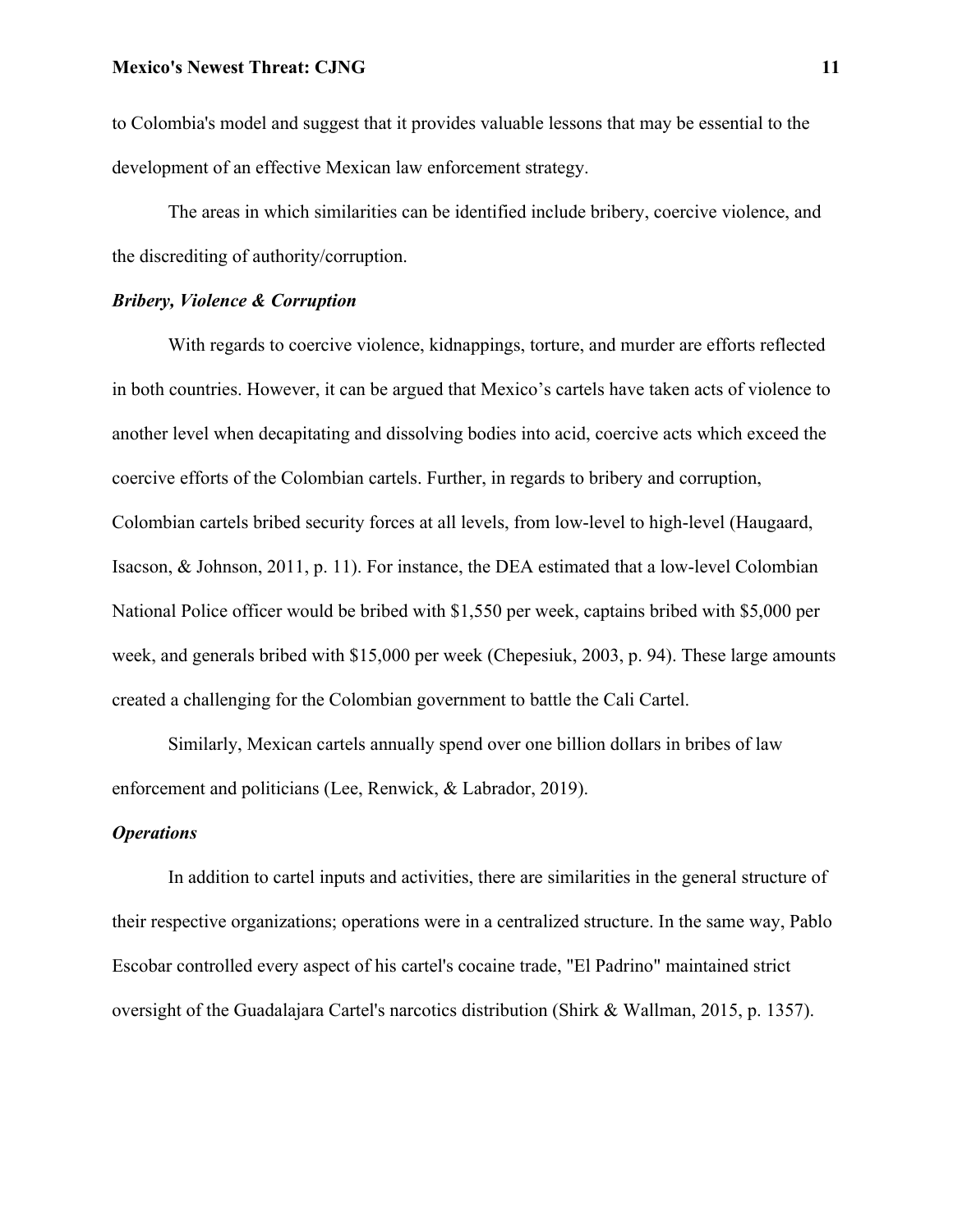The similarities between both contexts mainly end there. Because of the similarities and the decline in violence, it is tempting, as Lisa Haugaard, Adam Isacson, and Jennifer Johnson put it, for policymakers to suggest replicating or considering Colombia's case to solve Mexico's situation. However, it is clear that those policymakers fail to acknowledge that Colombia's case not only is different compared Mexico's case but also that it was not entirely successful; there was an unintended increase in U.S. drug consumption and distribution and expansion to neighboring countries.

## **Violence Has Skyrocketed in Mexico**

Mexico began experiencing a significant rise in violence and homicide rates during the presidency of Calderón, which was reminiscent of the violence in Colombia during the 1990s. Over 200,000 homicides have occurred since 2017, and the violence and homicide rates have mainly been attributed to drug trafficking organizations (Shirk & Wallman, 2015, p. 1350). On December 1, 2006, former president Calderón was elected to the Mexican presidency and, within a short period, he launched México's war on drugs by deploying more than 6,500 Mexican soldiers to states like Michoacán to battle the cartels hitting the areas with violence. The massive deployment of the armed forces through former Mexican presidents was intended to quickly and decisively curtail the violence; however, it unintendedly aggravated the conflict. To some extent, the Mexican government's battle against its drug cartels demonstrates that Mexico may have had Colombia in mind (Haugaard, Isacson, & Johnson, 2011, p. 3).

# **The Kingpin Strategy in Mexico: An Ultimate Failure**

Drug trafficking in Mexico is not a new, recent phenomenon. Mexico's history with its drug war has repeatedly shown that there is little evidence to demonstrate or suggest that the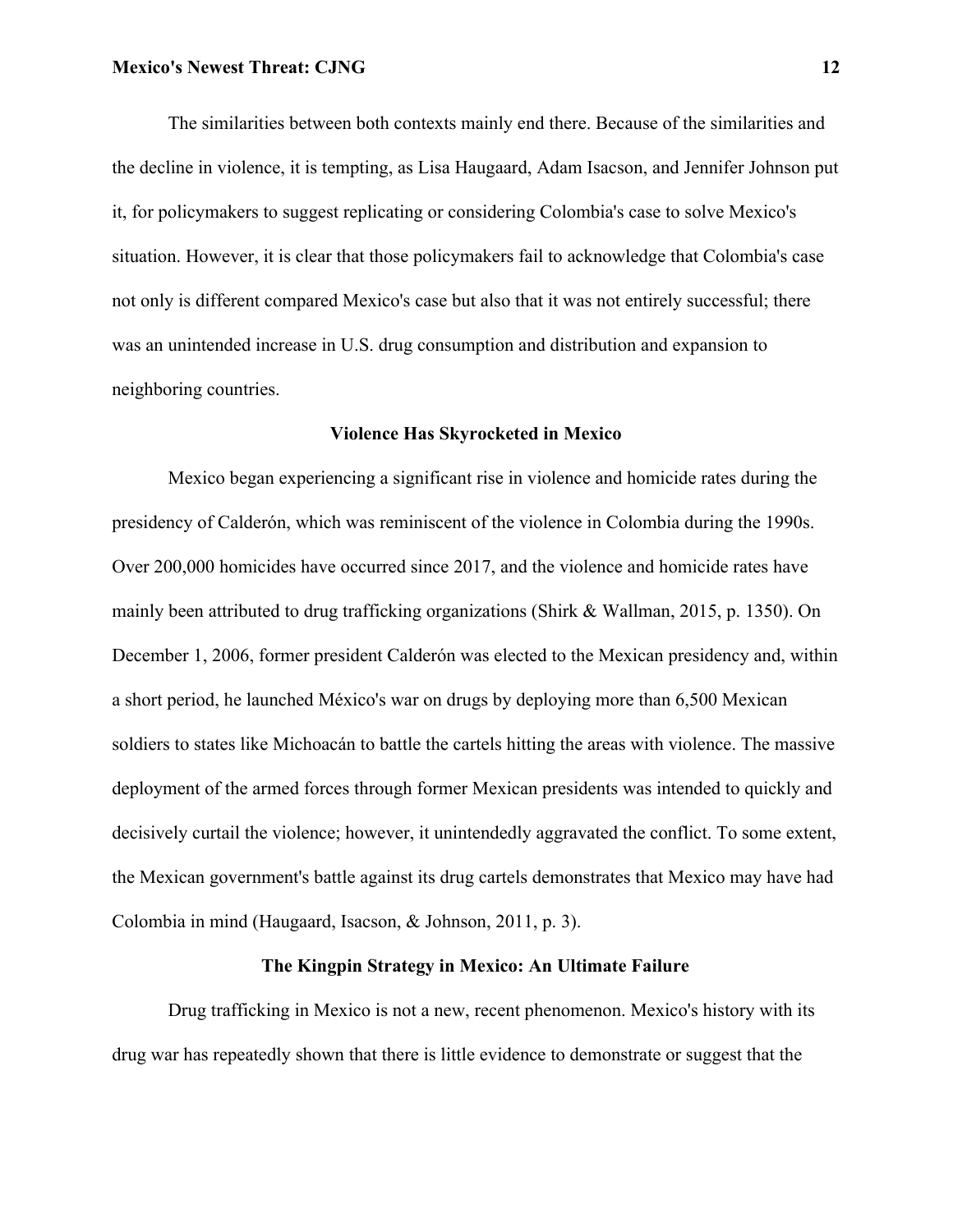kingpin strategy implemented by former Mexican presidents and modeled after the Colombian anti-cartel operations a decade earlier has been a successful model for Mexico's war on drugs. Also, it has consistently demonstrated that major cartels rarely survive long in the spotlight (Hamilton, 2013). Mexico has seen the rise and fall of many cartels as well as the continuous presence of major cartels such as the Sinaloa Cartel. The initial operation, in which the U.S. and Mexican governments targeted the top leaders of the Guadalajara Cartel in the late 1980s and early 1990s, has shown that the kingpin strategy is an ultimate failure because the arrests paved a path for the emergence of three cartels: Juárez, Sinaloa, and Tijuana (Shirk & Wallman, 2015, p. 1357). The second event that demonstrates failure is in 1996 with the arrest of the Gulf Cartel leader, Juan García Ábrego. This event is a crucial example that demonstrates how there is an increase in violence within cartels after the loss of a leader because it opens the door for a ''war of succession'' as lieutenants vie to fill the vacant leadership position (Shirk & Wallman, 2015, p. 1364); this occurred as Osiel Cárdenas Guillén, a "lieutenant" murdered his rivals and aimed to seize control. Furthermore, we saw history repeat itself in the early 2000s when the Tijuana Cartel lost its leader Benjamín Arellano Félix, and the Gulf Cartel lost Cárdenas Guillén. These arrests caused groups to splinter, establishing organizations: Los Zetas, La Familia Michoacana, and the Beltrán-Leyva Cartel. In the last decade, we continue seeing the splintering cycle, leading to the establishment of more organizations like the CJNG.

Altogether, there is a cycle that is sort of predictable with cartels - splinter off an existing cartel, staying low-profile for a while and then, as they become more independent, the cartel leaders decide to go for the big spotlight by making a spectacular introductory statement. In the end, when they get the full attention of the state, they get hit by it and flame out leaving a group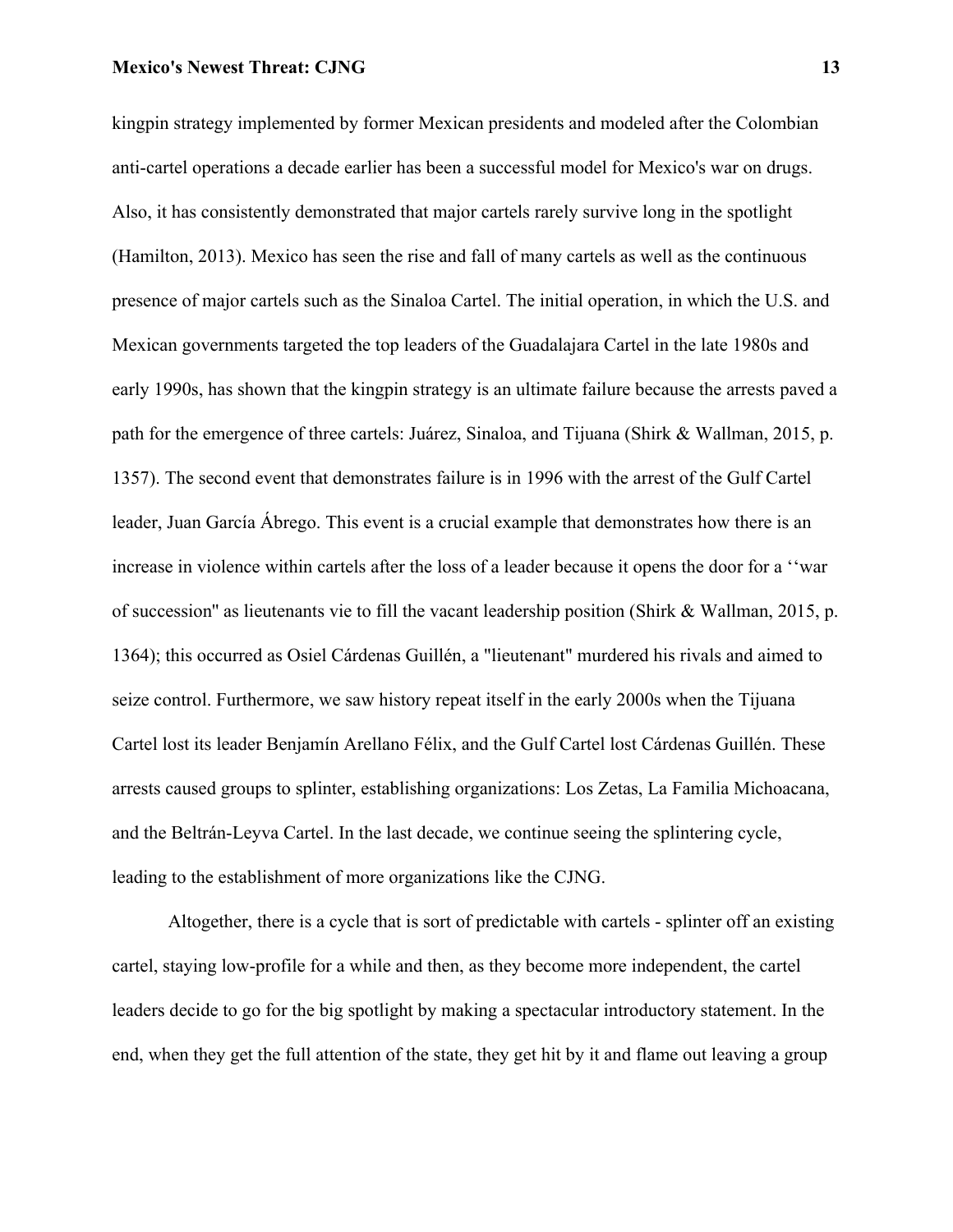to splinter and establish their organization. The implementation of the kingpin fight has led to aggravated consequences: violence increasing, destabilization of the drug cartel's power structures, and fragmentation (Shirk & Wallman, 2015, p. 1364). Initially, two major cartels were controlling the drug trafficking organizations: the Guadalajara Cartel and the Gulf Cartel. Then, in 2007, there were five major cartels. By 2011, the number of Mexican cartels increased to sixteen, nine of them being dominant, well-established organizations (Shirk & Wallman, 2015, p. 1365; Beittel, 2018, p. 10). In short, the number of cartels tripled and the violence rate spiraled out of control. Joaquín Guzmán, alias "El Chapo," had outlasted many of his peers and predecessors in the drug trafficking and war on drugs (Hamilton, 2013). Because of the structures that "El Chapo" and the Milenio Cartel, also known as the Cártel de los Valencia, left behind such as resources, intelligence, and network, they may have become key in the development of the CJNG. It can be asserted that "El Mencho" may follow "El Chapo's" footsteps to outlast. Unlike many of his flamboyant rivals who are known for collecting menageries of exotic pets or buying luxury cars; "El Mencho" has kept a low profile (McMichael, 2018).

# **The New Issue: The CJNG is Mexico's Newest Threat**

Extensive media coverage has demonstrated the CJNG's illicit activities, such as being armed with rocket-propelled grenades to bring down a military helicopter. It can be argued that the media coverage and social media are strategies used to intensify the impact of the CJNG's operations (The Global Initiative, 2015). Altogether, the CJNG's regional and international reach have demonstrated how it has become Mexico's newest threat.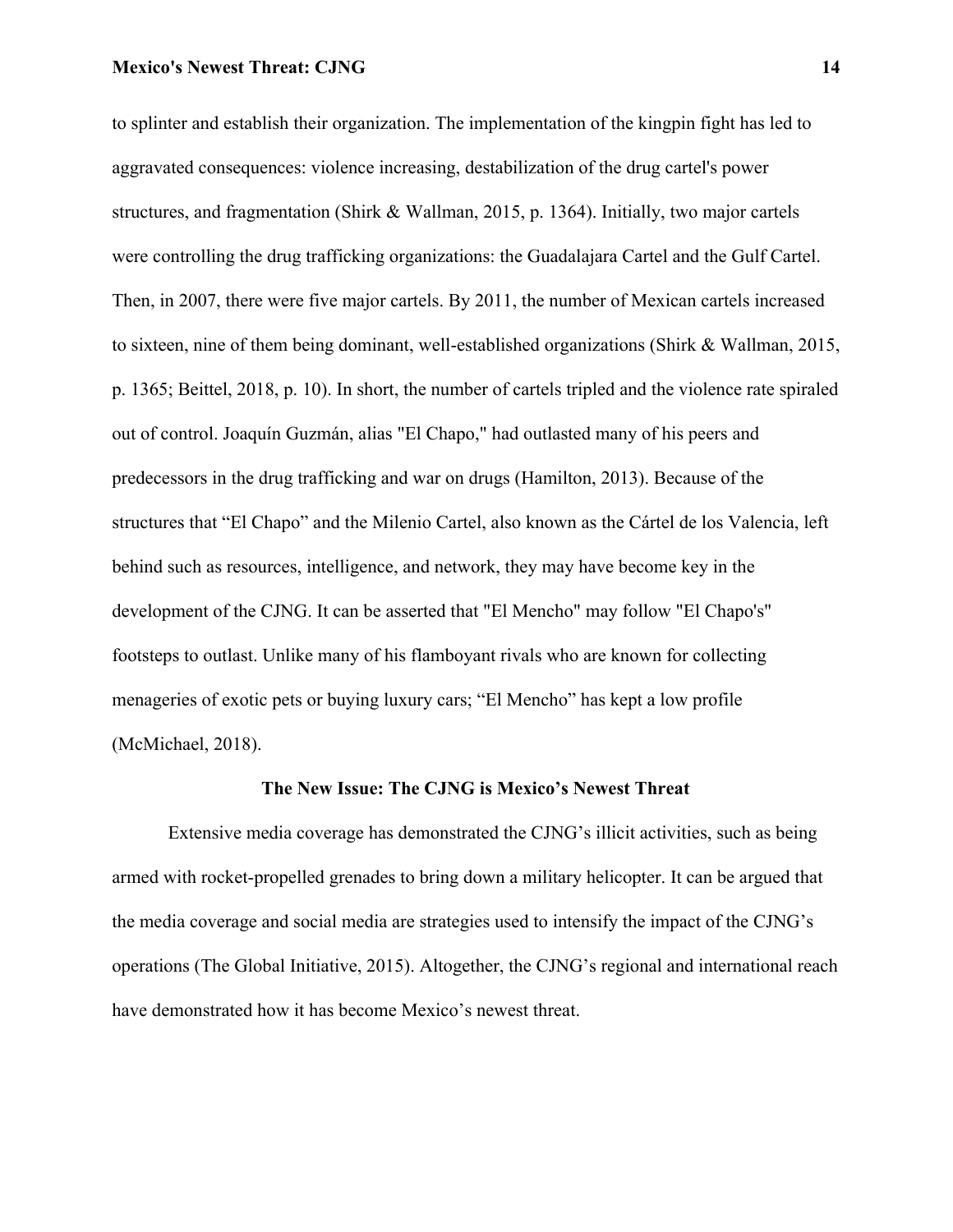# *How Was the CJNG Formed?*

During Peña Nieto's Presidency, Mexico and the U.S. saw the capture of "El Chapo" along with high-profile leaders of Los Zetas and Knights Templar Cartel. However, as typically happens when any of Mexico's powerful cartels are weakened, another has since risen to prominence. The Sinaloa and Tamaulipas cartels began to lose control of organized crime in Tierra Caliente as a result of the continuous confrontations and years of aggressive pursuit by security forces, leading to the expansion of one of the independent cartels, the CJNG (Shirk & Wallman, 2015, p. 135). It is crucial for the Mexican and U.S. government to turn their heads towards CJNG because "it is not just about the territories they are seizing; what has caught international attention is the way they operate" (The Global Initiative, 2015). Many of the fully developed Mexican cartels remain the greatest criminal drug threat to the U.S., and no other group is currently positioned to challenge them (DEA, 2018).

The emergence of the CJNG came after the death of Ignacio Coronel Villarreal, alias "Nacho," the Sinaloa Cartel's "lieutenant" in Jalisco, which unleashed a "war for succession" (La Rosa & Shirk, 2018, p. 4). The CJNG managed to successfully establish and grow in large part because of its strong alliances with the Milenio Cartel (Pérez Caballero, 2014). Nemesio Oseguera Cervantes, alias "El Mencho," is considered the current leader of the CJNG and has become one of Mexico and the U.S.'s most wanted - with the U.S. Department of Justice recently offering a ten million dollar reward for information leading to his arrest (DEA, 2018). This prioritization to target and capture "El Mencho" in efforts to disrupt the CJNG has demonstrated that the emphasis on the use of the kingpin strategy still predominates. As history has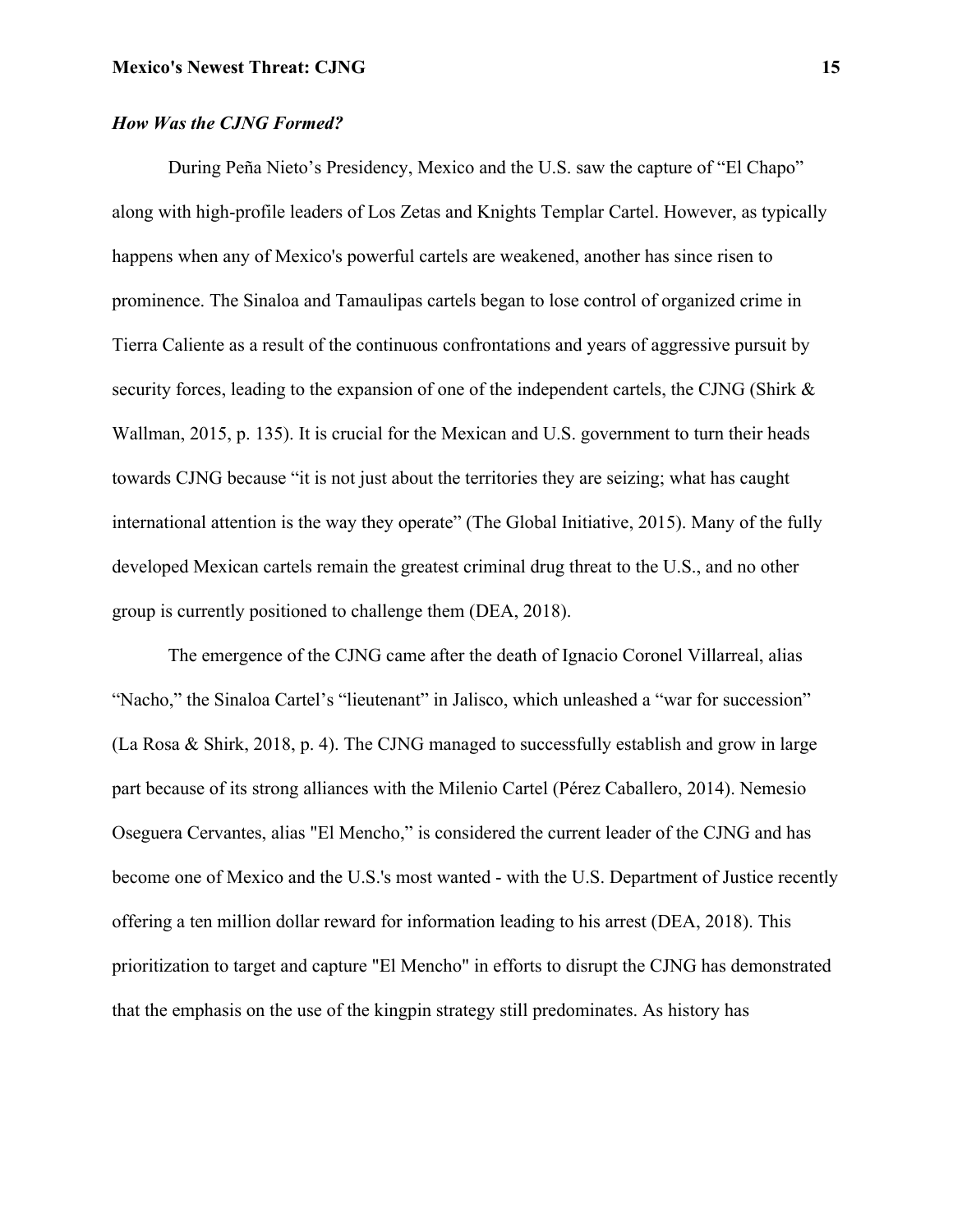demonstrated, there is little evidence that the implementation of the kingpin strategy will succeed this time, and if "El Mencho" does get arrested or killed, the results are predictable.

Since its emergence, the CJNG has rapidly grown and media has captured many of its deadly encounters with Mexican officials and their rival cartels. Early June, around the Michoacán regions of Tierra Caliente and Bajío, CJNG and Los Viagras' violent confrontations for control in the state left at least nine civilians dead (El Imparcial, 2019). The CJNG has become the foremost and greatest criminal drug threat in Mexico. Notwithstanding the fortunate geographical and economic characteristics of its strategic base, the CJNG's evolution from localized paramilitary faction into a transnational drug trafficking organization is the "result of a hybrid strategic formula" (Croft, 2015). The leadership of the CJNG by a Michoacán native-like "El Mencho," or his son Rubén Oseguera González, alias "El Menchito," illustrates the powerbase left by the Milenio Cartel; the structures that the group left behind such as resources, intelligence, and networks have become key in the development of the CJNG (Pérez Caballero, 2018).

# *How Do They Operate?*

Traditionally, emerging Mexican drug trafficking organizations seem to prefer low profile operations, leaving all the high profile action to more established cartels. In contrast, the CJNG openly challenges the authorities and other rival cartels. In late May, ten civilians in Uruapan, Michoacán were killed and four were left injured in a shootout between the CJNG and Los Viagras (Arrieta, 2019). Through these confrontations, the message that the CJNG wants its rivals and the government to receive is that "we're much more powerful and have more control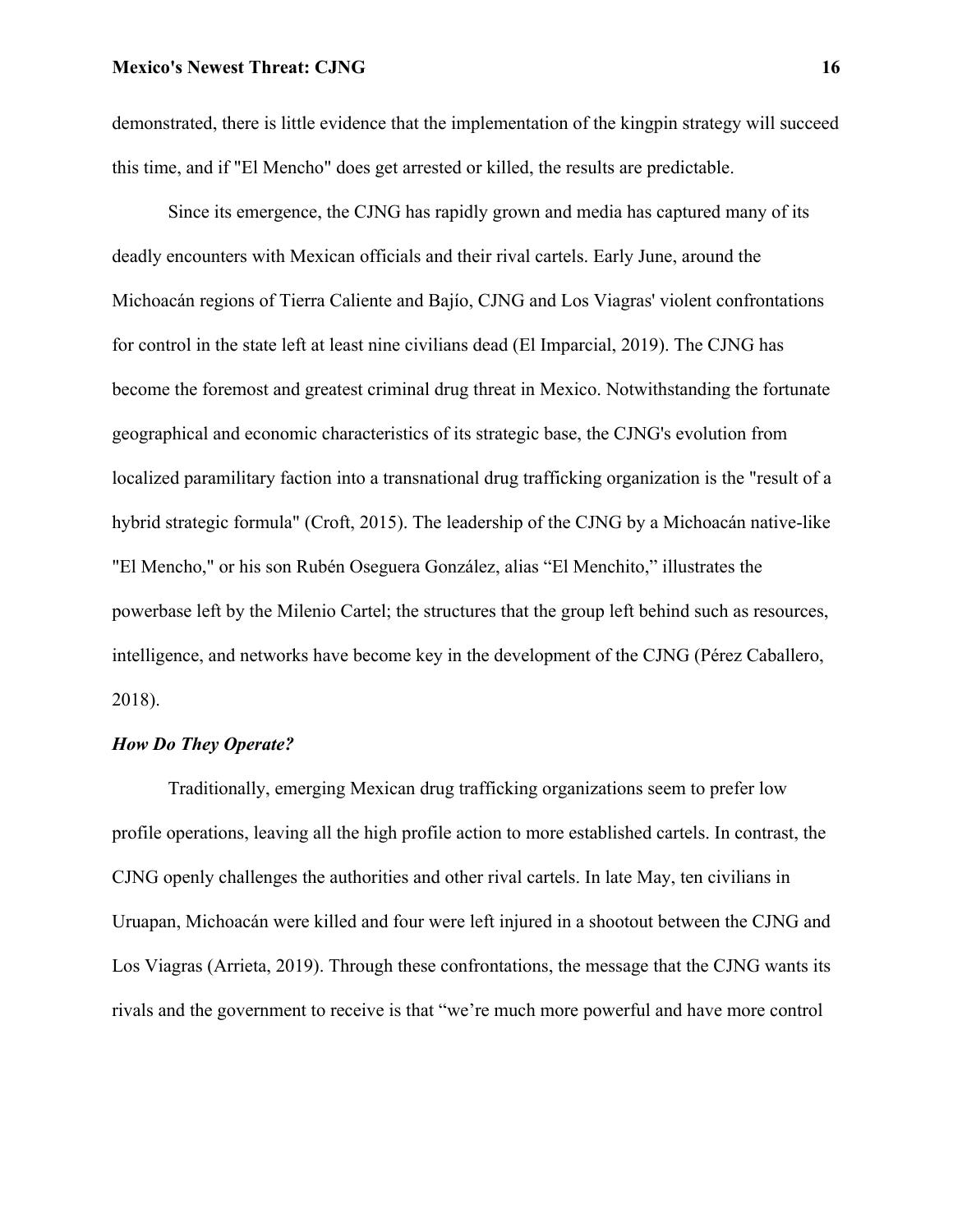and weaponry so don't mess with us" (Bonello, 2019). Both the cartel's messages and its battles are massive and somehow spectacular.

Initially, the CJNG began as an organization with its mission to battle Los Zetas and has moved to be heavily engaged in the production and distribution of methamphetamine (Mexican Investigative Team, 2018) Also, it is associated with the use of extreme violence against rivals and federal forces. The CJNG also "brands" itself as protectors of civilians in various states through the use of propaganda and the arrest of key figures has not helped to interrupt the CJNG's regional expansion. For instance, Victor Hugo Delgado Renteria, alias "El Tornado," was arrested in July 2013, while "El Menchito," was arrested in January 2014 (O Neill Mccleskey, 2013; Wells, 2014). Despite the arrest of Oseguera González, thought to be the second-in-command of the cartel, the CJNG has extended its geographic reach and manage to maintain its cohesion while exploiting the splintering of the Sinaloa organization.

In regards to its regional expansion, the CJNG has a presence in 22 states throughout Mexico, which combined is nearly half of Mexico (DEA, 2018, p. 97). The high levels of violence that have hit Ciudad Juárez and Tijuana have resulted from the CJNG's expansion in which it has battled with the Sinaloa Cartel for control of the lucrative heroin trade and corresponding smuggling routes. Despite the capture of its top leaders, the CJNG has managed to resist fragmentation and continue its geographic expansion and scope of activities. On the one hand, the Sinaloa Cartel continues to maintain the most expansive footprint in the U.S., while on the other hand, the CJNG's domestic presence has significantly expanded in the past few years. Further, analysts have pointed out that the CJNG efforts to move towards an aggressive growth strategy have been possible because of the increasing demand for heroin and methamphetamine.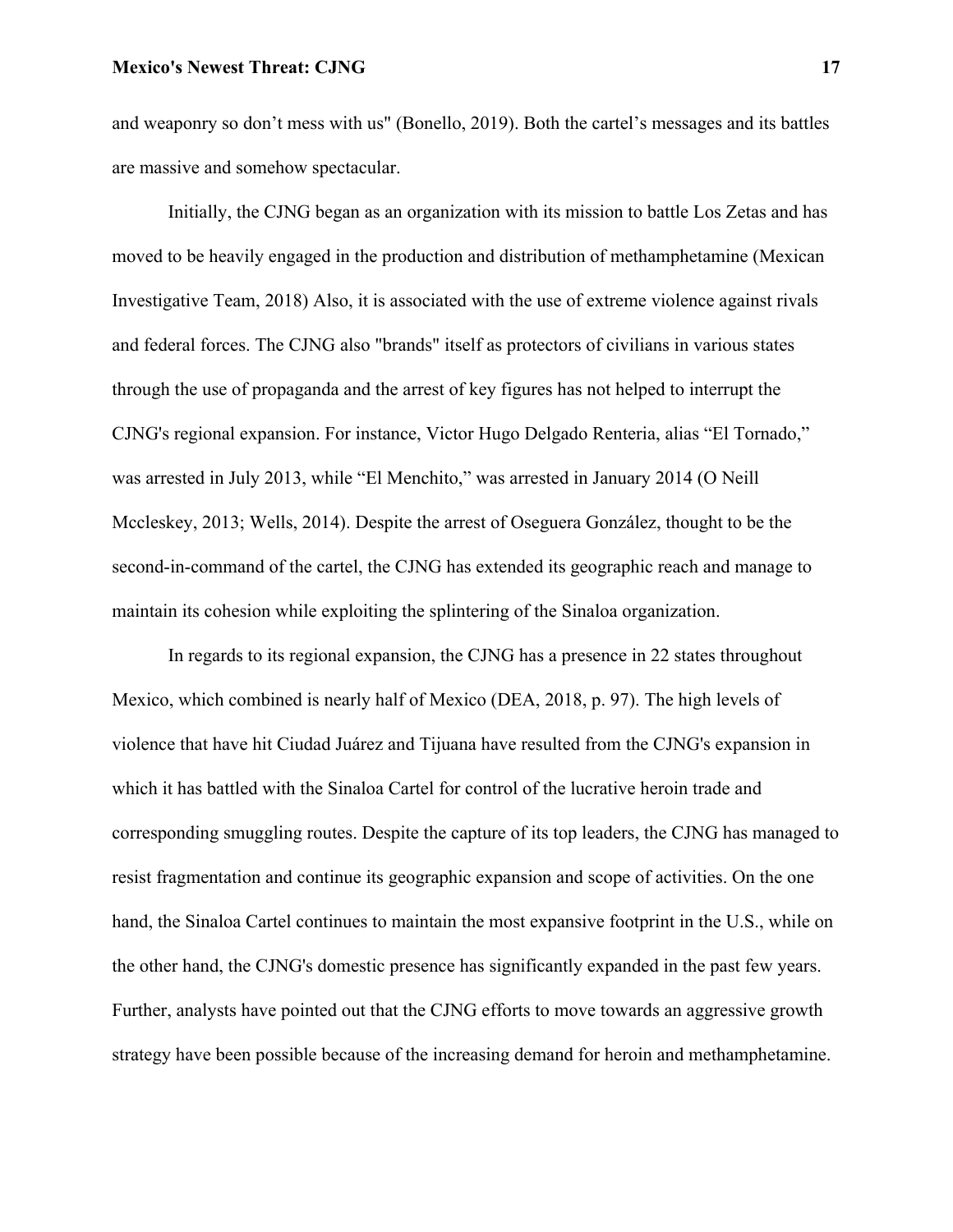Also, the CJNG's efforts to dominate critical ports such as of Veracruz, Manzanillo and Lázaro Cárdenas on both the Pacific and Gulf Coasts have allowed it to consolidate essential components of the global narcotics supply chain. Because of its access to such ports, CJNG has managed to gain an international reach and get access to precursor chemicals that flow into Mexico from China, India and other parts of Latin America (Beittel, 2018, p. 23; Prates, 2011). In addition to its international reach, the CJNG has expanded its cocaine trafficking operations in Japan, Indonesia, and Hong Kong, suggesting it is well-positioned to be a powerful threat (The Global Initiative, 2015).

# *Efforts to Keep Their Position in the Competitive and Ever-changing Environment of Mexico's Drug Trade?*

According to Jesús Pérez Caballero*,* a conacyt researcher on organized crime, drug trafficking and criminal law in Latin America, the CJNG has continued to adapt to the changing environment by adopting a regional strategy, rather than expanding across the country; "its links with Jalisco help explain its success" (Pérez Caballero, 2014). For example, Jalisco has experienced the presence of major cartels like the Guadalajara, Sinaloa, and Milenio, therefore, this suggests resources, network and intelligence essential for the financial structures such as local know-how on money laundering and frontmen, all of which the CJNG has taken the opportunity to take advantage of (La Rosa & Shirk, 2018, p. 18-19). Pérez Caballero states, "The fact that the CJNG is still growing highlights its adaptability, and willingness to adopt a vigilante discourse when necessary" (Pérez Caballero, 2014).

Further, Pérez Caballero points out that the CJNG's regional strategy is accompanied "by using violence in diverse ways that are naturally integrated with its objectives" as they are not afraid to confront both rivals and the state (Pérez Caballero, 2014). Violence has allowed the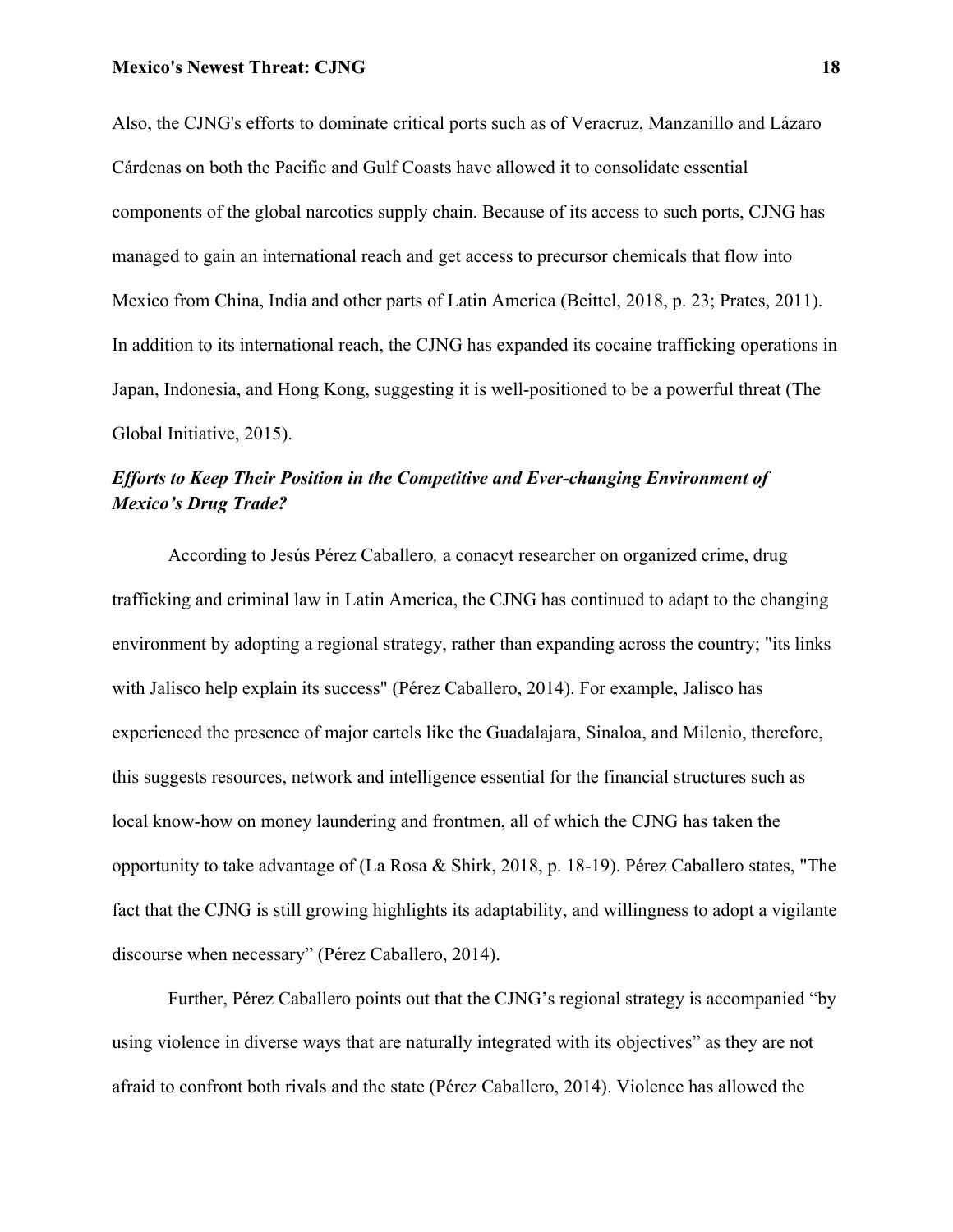CJNG to expand and demonstrate its ability to adopt authorities' narratives. For instance, the CJNG initially offered its "Mata Zetas" to go against the Zetas and offered their "Mata-templarios" to battle the Knights Templar (Eells, 2017). Furthermore, it is assumed that the CJNG purchased training from the FARC and Guatemalan guerrillas and using tactics such as improvised explosive devices (IED) or "potato bombs" (Jones, 2019, p. 19; Álvarez, 2018; La Rosa & Shirk, 2018, p. 13). The CJNG's high profile approach and defying the state could become counter-productive if and when the state flames them out, as the demise of prior major cartels has proved.

# **What Fails to be Done and What Needs to Be Done?**

It is clear that the CJNG and Mexico's other cartels are a serious threat to Mexican public security. However, the CJNG as a new threat is the result of long-term, complex and unresolved issues that require serious and sustained attention by the Mexican and U.S. governments. Throughout the last two decades, the US and Mexico have invested billions of dollars in the kingpin strategy (McMichael, 2018), despite history demonstrating that it is an ultimate fail by causing cartels to splinter and violence rates to reach all-time high. The kingpin strategy has done little to address Mexico's real problems of insecurity and violence. With a continued emphasis on the kingpin strategy, the outcomes are predictable - greater violence and the eventual emergence of new powerful organizations. Therefore, the U.S. and Mexican governments should not consider continuing with the implementation of the kingpin strategy. The battle against the CJNG demands various strategies that take into account the factor that contributes to the CJNG's success: influence, illicit activities, violence, and financial structure,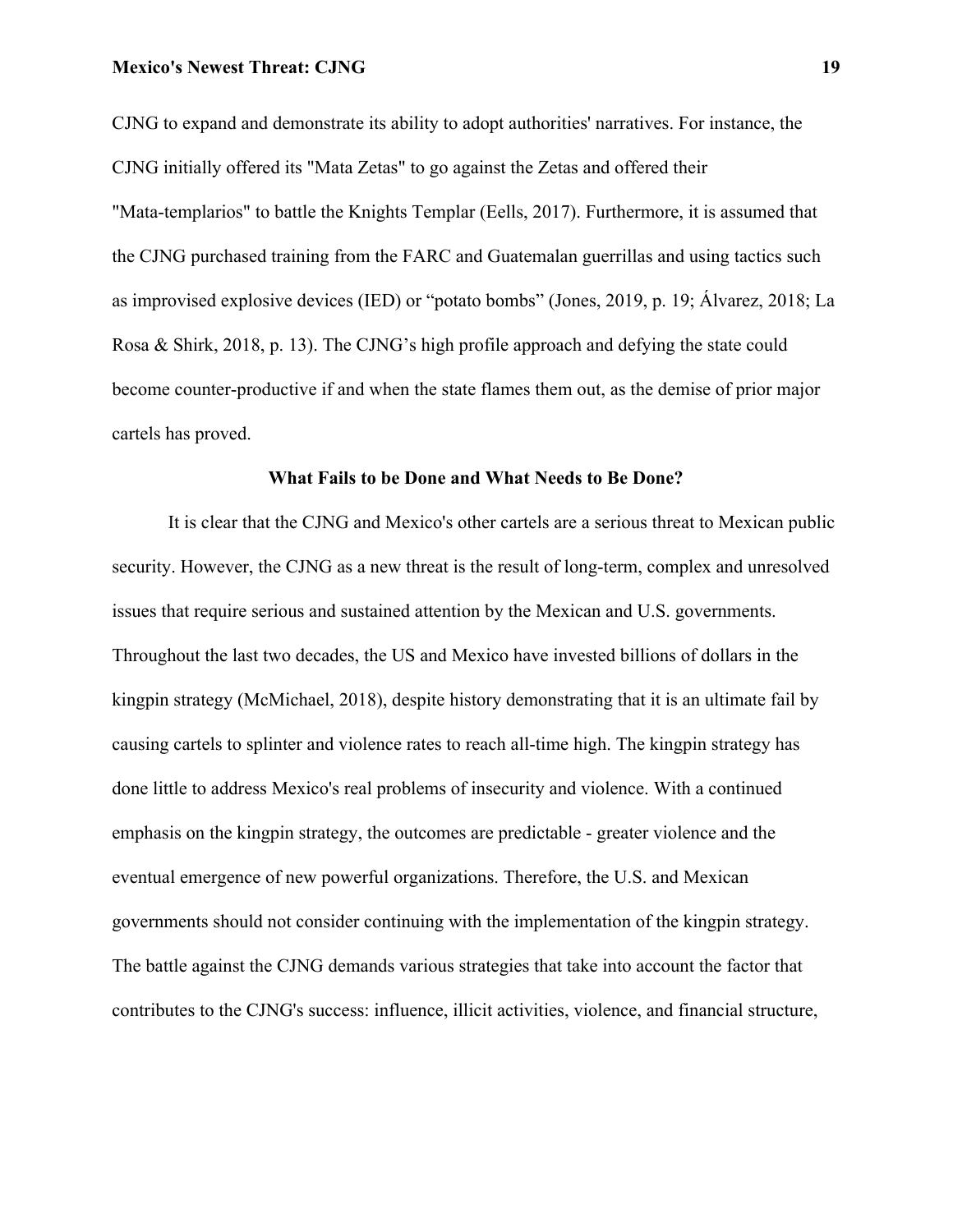and as Evelyn Krache Morris puts it: "We Need to Hit Them Where It Hurts: the Wallet" because "as in any business, money is the fuel that keeps the cartels running" (Morris, 2013).

Apart from the consequences of the kingpin strategy, there have been abuses of power and human rights violations. According to Haugaard, Isacson, & Johnson, Mexico's National Human Rights Commission received over 4,700 reports of human rights-related complaints committed by military officials and there has also been little success in obtaining convictions due to a lack of resources and a weak judicial system (Haugaard, Isacson, & Johnson, 2011, p. 4). Further, the Mexican government has had little success in apprehending and obtaining sentences against drug cartel members, especially those in the CJNG (Alzaga, 2018). As Haugaard, Isacson, & Johnson suggest, the population needs to become Mexico's top priority and provide resources and protection (Haugaard, Isacson, & Johnson, 2011, p. 25).

The challenge is extremely complex and serious, and sustained intelligence work will be needed. Strong institutions are essential, but it will be challenging as well in a country widely infested with violence and corruption (Bunker, 2015). Clara McMichael, a New York-based journalist who covers foreign policy, social justice, crime and immigration in the U.S. and Latin America, points out that experts say "changes must occur on a broad structural level to reduce violence in Mexico, and these alternatives to the kingpin strategy would be complex and slower to achieve" (McMichael, 2018). The alternatives would include holistic approaches like tackling corruption, fighting poverty that often forces people to contribute to drug trafficking, providing well-paid employment opportunities, and the U.S. increasing its efforts to curtail demand for drugs. Overall, the efforts to solve Mexico's situation will need to involve the development of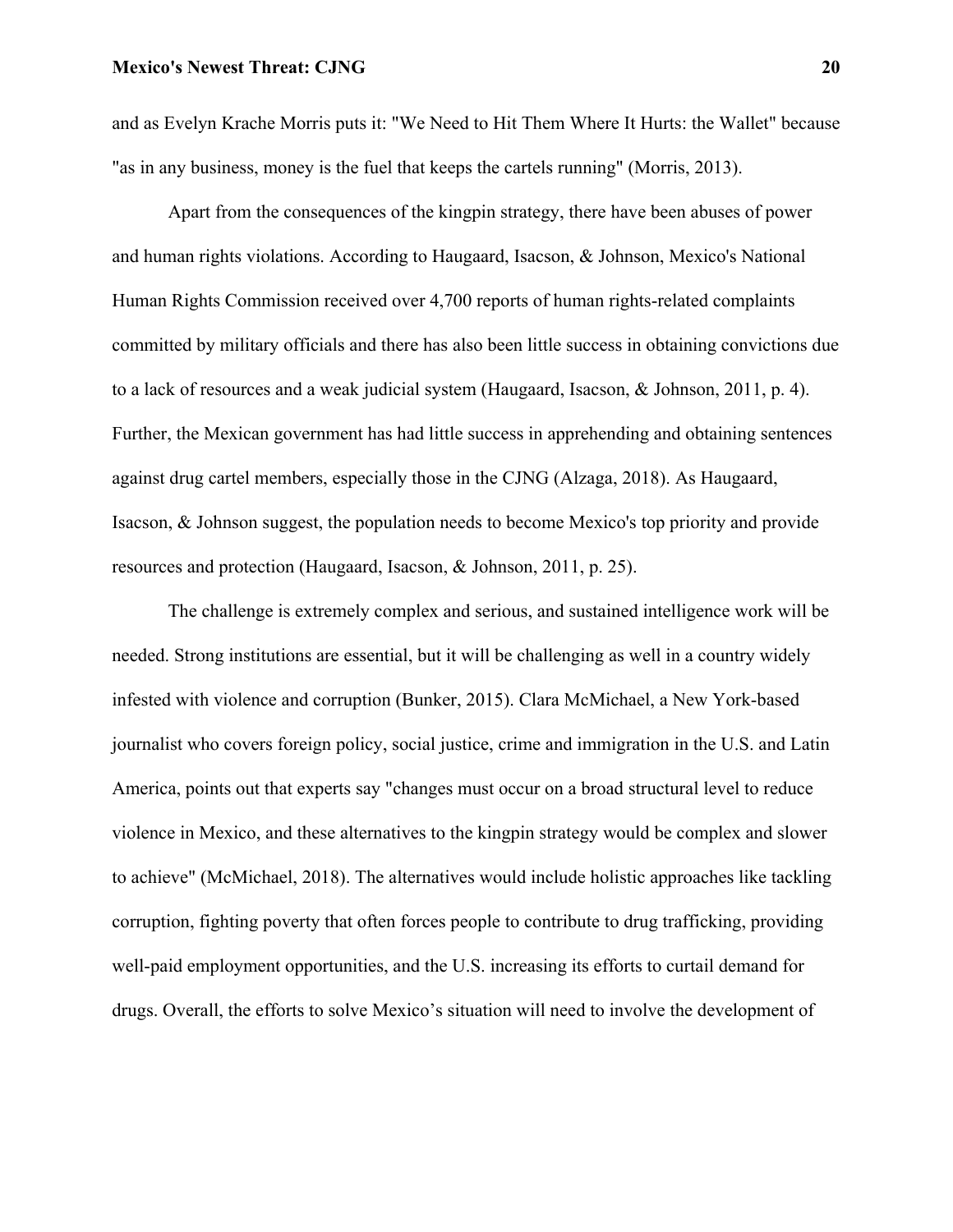various strategies because one standardized approach will not be enough nor appropriate to target every issue Mexico currently faces and the aspects that are allowing the CJNG to succeed.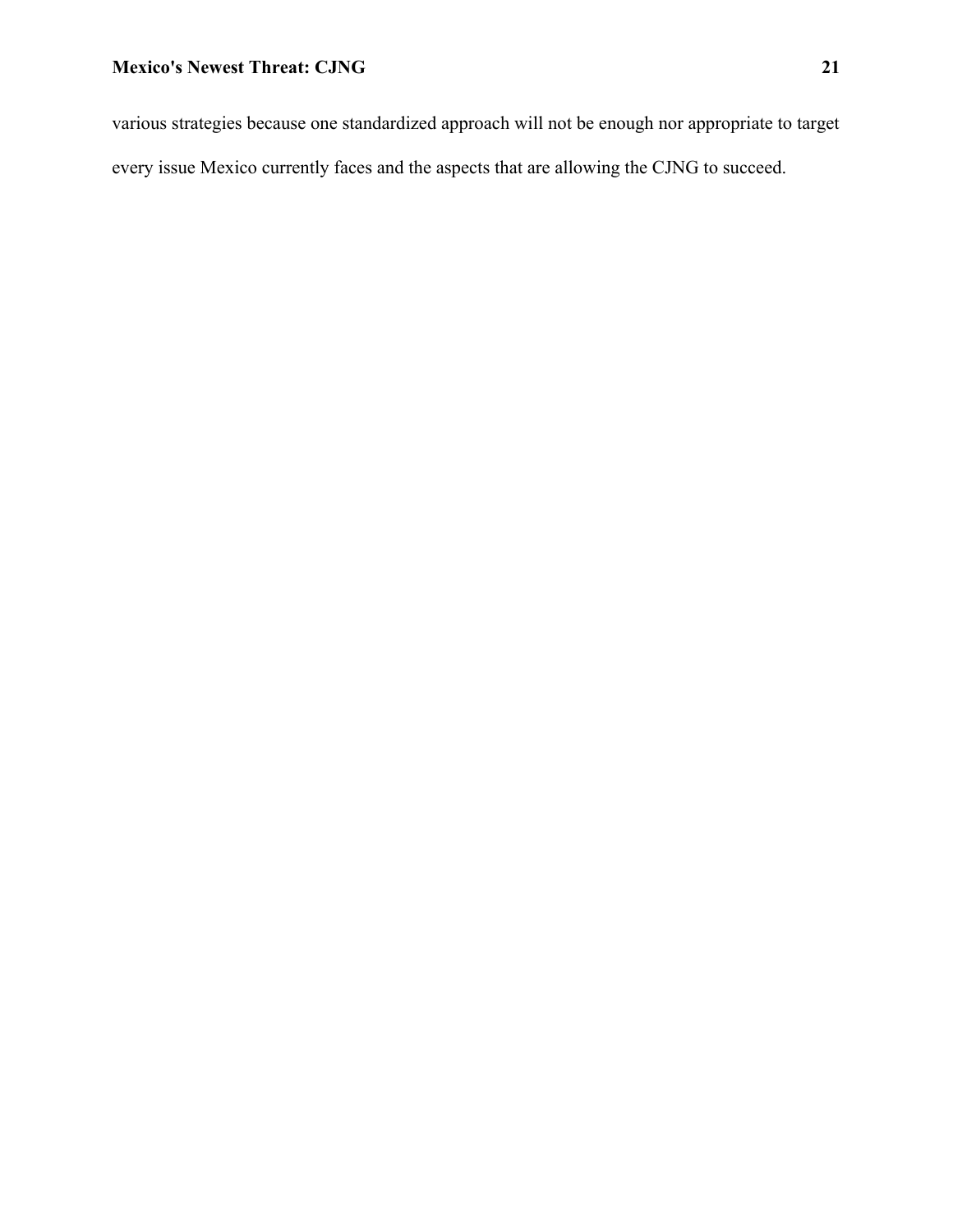# References

- Álvarez, C. (2018). El CJNG contrató ex guerrilleros colombianos, afirma gobernador de Jalisco; Seido protege al Cártel: Loret. Retrieved from [https://zetatijuana.com/2018/05/el-cjng-contrato-ex-guerrilleros-colombianos-afirma-gob](https://zetatijuana.com/2018/05/el-cjng-contrato-ex-guerrilleros-colombianos-afirma-gobernador-de-jalisco-seido-protege-al-cartel-loret/) [ernador-de-jalisco-seido-protege-al-cartel-loret/](https://zetatijuana.com/2018/05/el-cjng-contrato-ex-guerrilleros-colombianos-afirma-gobernador-de-jalisco-seido-protege-al-cartel-loret/)
- Alzaga, I. (2018). La PGR, sin condenas contra cártel de Jalisco. Retrieved from <https://www.milenio.com/policia/la-pgr-sin-condenas-contra-cartel-de-jalisco>
- Arrieta, C. (2019). Enfrentamiento entre cárteles deja 9 muertos y cuatro lesionados en Uruapan, Michoacán. Retrieved from [https://www.eluniversal.com.mx/estados/enfrentamiento-deja-9-muertos-y-cuatro-lesiona](https://www.eluniversal.com.mx/estados/enfrentamiento-deja-9-muertos-y-cuatro-lesionados-en-uruapan-michoacan) [dos-en-uruapan-michoacan](https://www.eluniversal.com.mx/estados/enfrentamiento-deja-9-muertos-y-cuatro-lesionados-en-uruapan-michoacan)
- Asmann, P. (2018). Are Armed Drones the Weapon of the Future for Mexico's Cartels? Retrieved from <https://www.insightcrime.org/news/brief/armed-drones-weapon-future-mexico-cartels/>
- Beittel, J. S. (2018). *Mexico: Organized Crime and Drug Trafficking Organizations*. Washington, DC: Congressional Research Service. Retrieved from <https://fas.org/sgp/crs/row/R41576.pdf>
- Bonello, D. (2019). One of Mexico's Biggest Cartels Is Trying to Expand in Frightening Ways. Retrieved from [https://www.vice.com/en\\_us/article/evy5wj/how-one-of-mexicos-biggest-cartels-is-trying](https://www.vice.com/en_us/article/evy5wj/how-one-of-mexicos-biggest-cartels-is-trying-to-dominate-in-mexicos-wildest-west)

[-to-dominate-in-mexicos-wildest-west](https://www.vice.com/en_us/article/evy5wj/how-one-of-mexicos-biggest-cartels-is-trying-to-dominate-in-mexicos-wildest-west)

Bunker, K. A. (2015). Old and New Governmental-Criminal Relationships In Mexico: A Historical Analysis of the Illicit Political Economy and Effects On State Sovereignty. Retrieved from [https://smallwarsjournal.com/jrnl/art/old-and-new-governmental-criminal-relationships-i](https://smallwarsjournal.com/jrnl/art/old-and-new-governmental-criminal-relationships-in-mexico-a-historical-analysis-of-the-illi)

[n-mexico-a-historical-analysis-of-the-illi](https://smallwarsjournal.com/jrnl/art/old-and-new-governmental-criminal-relationships-in-mexico-a-historical-analysis-of-the-illi)

- Chepesiuk, R. (2003). *The bullet or the bribe: Taking down Colombia's Cali drug Cartel*. Westport, Conn.: Praeger.
- Croft, H. (2015). Operation Jalisco: The Rise of The Jalisco New Generation Cartel and Peña Nieto's Militarised Security Strategy. Retrieved from [https://smallwarsjournal.com/jrnl/art/operation-jalisco-the-rise-of-the-jalisco-new-generat](https://smallwarsjournal.com/jrnl/art/operation-jalisco-the-rise-of-the-jalisco-new-generation-cartel-and-pe%C3%B1a-nieto%E2%80%99s-militarise) [ion-cartel-and-peña-nieto's-militarise](https://smallwarsjournal.com/jrnl/art/operation-jalisco-the-rise-of-the-jalisco-new-generation-cartel-and-pe%C3%B1a-nieto%E2%80%99s-militarise)
- DEA. (2018). 2018 National Drug Threat Assessment. Retrieved from [https://www.dea.gov/press-releases/2018/11/02/dea-releases-2018-national-drug-threat-as](https://www.dea.gov/press-releases/2018/11/02/dea-releases-2018-national-drug-threat-assessment-0%E2%80%8B) [sessment-0](https://www.dea.gov/press-releases/2018/11/02/dea-releases-2018-national-drug-threat-assessment-0%E2%80%8B)
- DEA. (2018). Justice, Treasury, and State Departments announce coordinated enforcement efforts against Cartel Jalisco Nueva Generacion. *United States Drug Enforcement Administration*. Retrieved from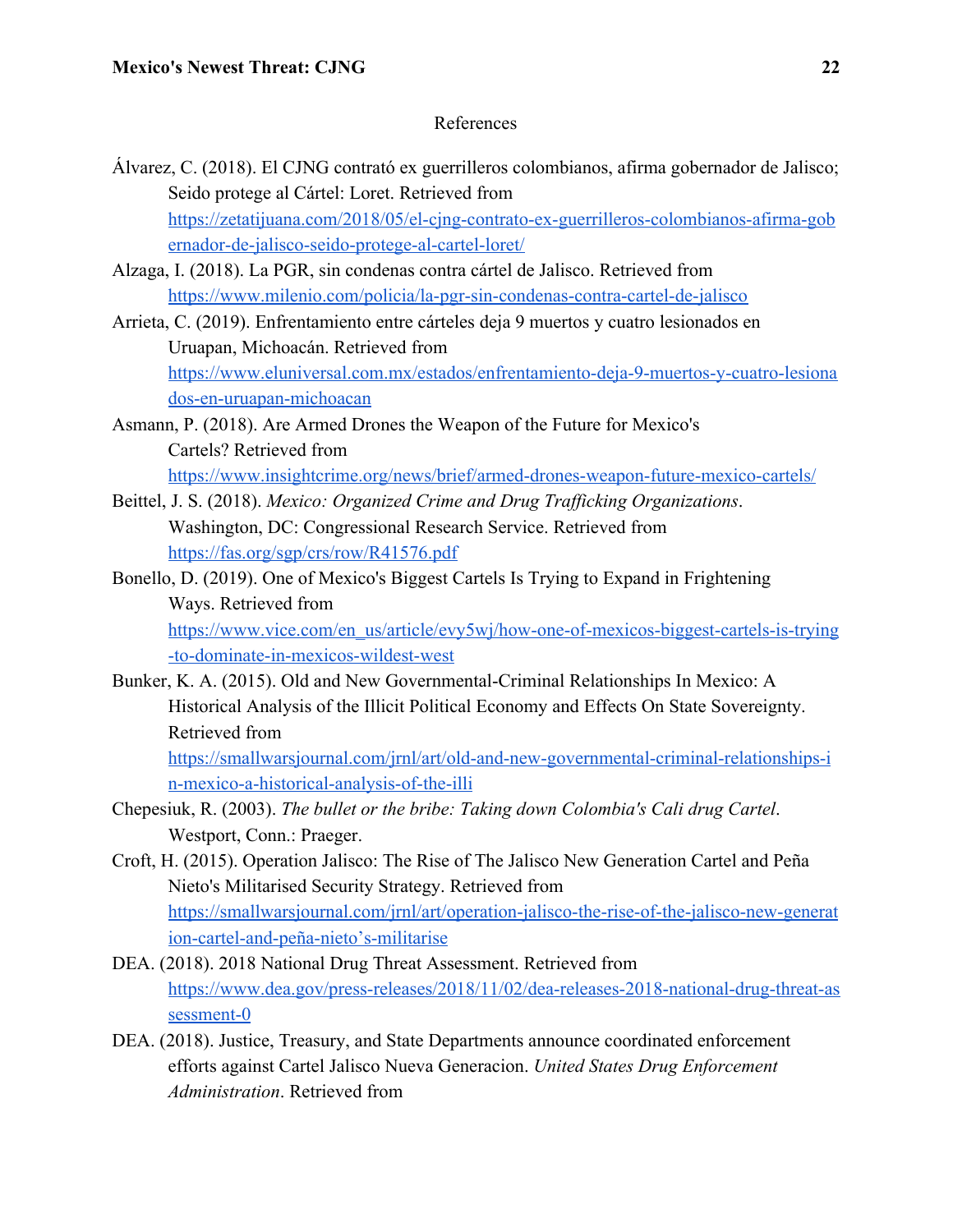[https://www.dea.gov/press-releases/2018/10/16/justice-treasury-and-state-departments-an](https://www.dea.gov/press-releases/2018/10/16/justice-treasury-and-state-departments-announce-coordinated-enforcement) [nounce-coordinated-enforcement](https://www.dea.gov/press-releases/2018/10/16/justice-treasury-and-state-departments-announce-coordinated-enforcement)

- Eells, J. (2017). The Brutal Rise of El Mencho. Retrieved from [https://www.rollingstone.com/culture/culture-features/the-brutal-rise-of-el-mencho-1969](https://www.rollingstone.com/culture/culture-features/the-brutal-rise-of-el-mencho-196980/) [80/](https://www.rollingstone.com/culture/culture-features/the-brutal-rise-of-el-mencho-196980/)
- El Imparcial. (2019). Michoacán: 9 muertos tras guerra entre CJNG y Los Viagras. Retrieved from

[https://www.elimparcial.com/mexico/Michoacan-9-muertos-tras-guerra-entre-CJNG-y-L](https://www.elimparcial.com/mexico/Michoacan-9-muertos-tras-guerra-entre-CJNG-y-Los-Viagras-20190608-0004.ht) [os-Viagras-20190608-0004.ht](https://www.elimparcial.com/mexico/Michoacan-9-muertos-tras-guerra-entre-CJNG-y-Los-Viagras-20190608-0004.ht)

- Escalante Gonzalbo, F. (2009). ¿Puede México ser Colombia? Violencia, narcotráfico y Estado. *Nueva Sociedad, No. 220*, 84-96. Retrieved from [https://nuso.org/media/articles/downloads/3595\\_1.pdf.](https://nuso.org/media/articles/downloads/3595_1.pdf)
- Hamilton, K. (2013). Why Killing Kingpins Won't Stop Mexico's Drug Cartels. Retrieved from [https://www.theatlantic.com/international/archive/2013/02/why-killing-kingpins-wont-sto](https://www.theatlantic.com/international/archive/2013/02/why-killing-kingpins-wont-stop-mexicos-drug-cartels/273558/%E2%80%8B) [p-mexicos-drug-cartels/273558/](https://www.theatlantic.com/international/archive/2013/02/why-killing-kingpins-wont-stop-mexicos-drug-cartels/273558/%E2%80%8B)
- Haugaard, L., Isacson, A., & Johnson, J. (2011). A Cautionary Tale: Lessons of Plan Colombia for Mexico and Beyond. Retrieved from [https://www.lawg.org/a-cautionary-tale-lessons-of-plan-colombia-for-mexico-and-beyon](https://www.lawg.org/a-cautionary-tale-lessons-of-plan-colombia-for-mexico-and-beyond/) [d/](https://www.lawg.org/a-cautionary-tale-lessons-of-plan-colombia-for-mexico-and-beyond/)
- Jones, N. (2019). Bacterial Conjugation as a Framework for the Homogenization of Tactics in Mexican Organized Crime. *Studies in Conflict & Terrorism,* 1-30.
- Jones, N. (2018). The Strategic Implications of the Cártel de Jalisco Nueva Generación. *Journal of Strategic Security, 11*(1), 19-42. Retrieved from <https://www-jstor-org.proxy.lib.pdx.edu/stable/26466904>
- Keefe, P. R. (2012). Cocaine Incorporated. Retrieved from [https://www.nytimes.com/2012/06/17/magazine/how-a-mexican-drug-cartel-makes-its-bi](https://www.nytimes.com/2012/06/17/magazine/how-a-mexican-drug-cartel-makes-its-billions.html) [llions.html](https://www.nytimes.com/2012/06/17/magazine/how-a-mexican-drug-cartel-makes-its-billions.html)
- Kellner, Tomas, & Pipitone, Francesco. (2010). Inside Mexico's drug war. *World Policy Journal, 27*(1), 29-37.
- La Rosa, L., & Shirk, D. A. (2018). The New Generation: Mexico's Emerging Organized Crime Threat. *Justice in Mexico*. Retrieved from [https://justiceinmexico.org/wp-content/uploads/2018/03/180319-Policy\\_Brief-CJNG.pdf](https://justiceinmexico.org/wp-content/uploads/2018/03/180319-Policy_Brief-CJNG.pdf)
- Lee, B., Renwick, D., & Labrador, R. C. (2019). Mexico's Drug War. Retrieved from <https://www.cfr.org/backgrounder/mexicos-drug-war>
- McMichael, C.W. (2018). Mexico's kingpin strategy: A costly failure. *Global Comment*. Retrieved from <http://globalcomment.com/mexicos-kingpin-strategy-a-costly-failure/>
- Mexican Investigative Team. (2018). The New Criminal Group Hitting Mexico's CJNG